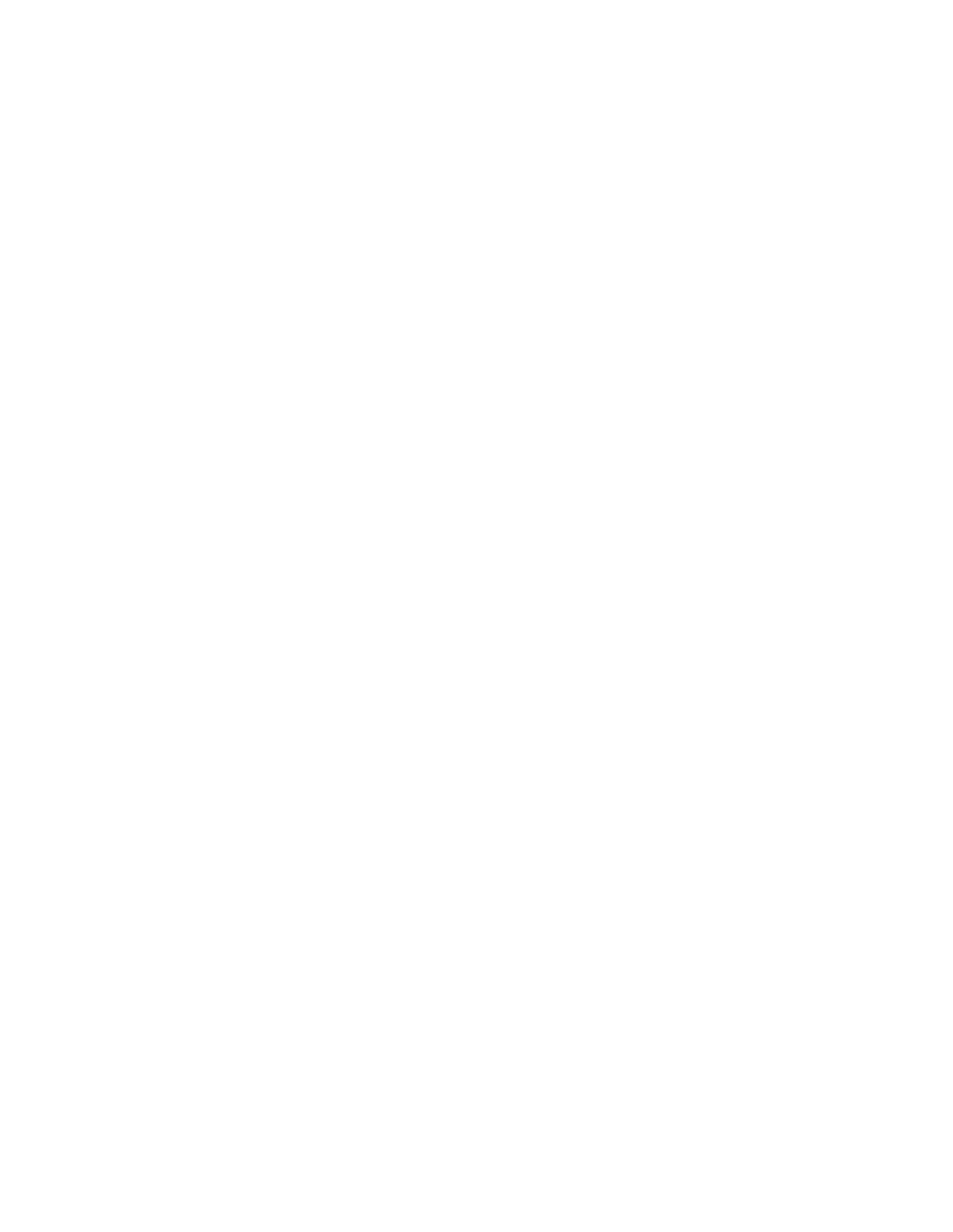# *Relationship Violence and Sexual Assault Handbook*

This handbook is intended to serve as a resource for survivors, their support network, and those involved in the College's Relationship Violence and Sexual Assault Hearing process. The Relationship Violence and Sexual Assault Policy and the Judicial Process sections included in this handbook are excerpts from the *2019-2020 Albion College Student Handbook*  (www.albion.edu/handbook).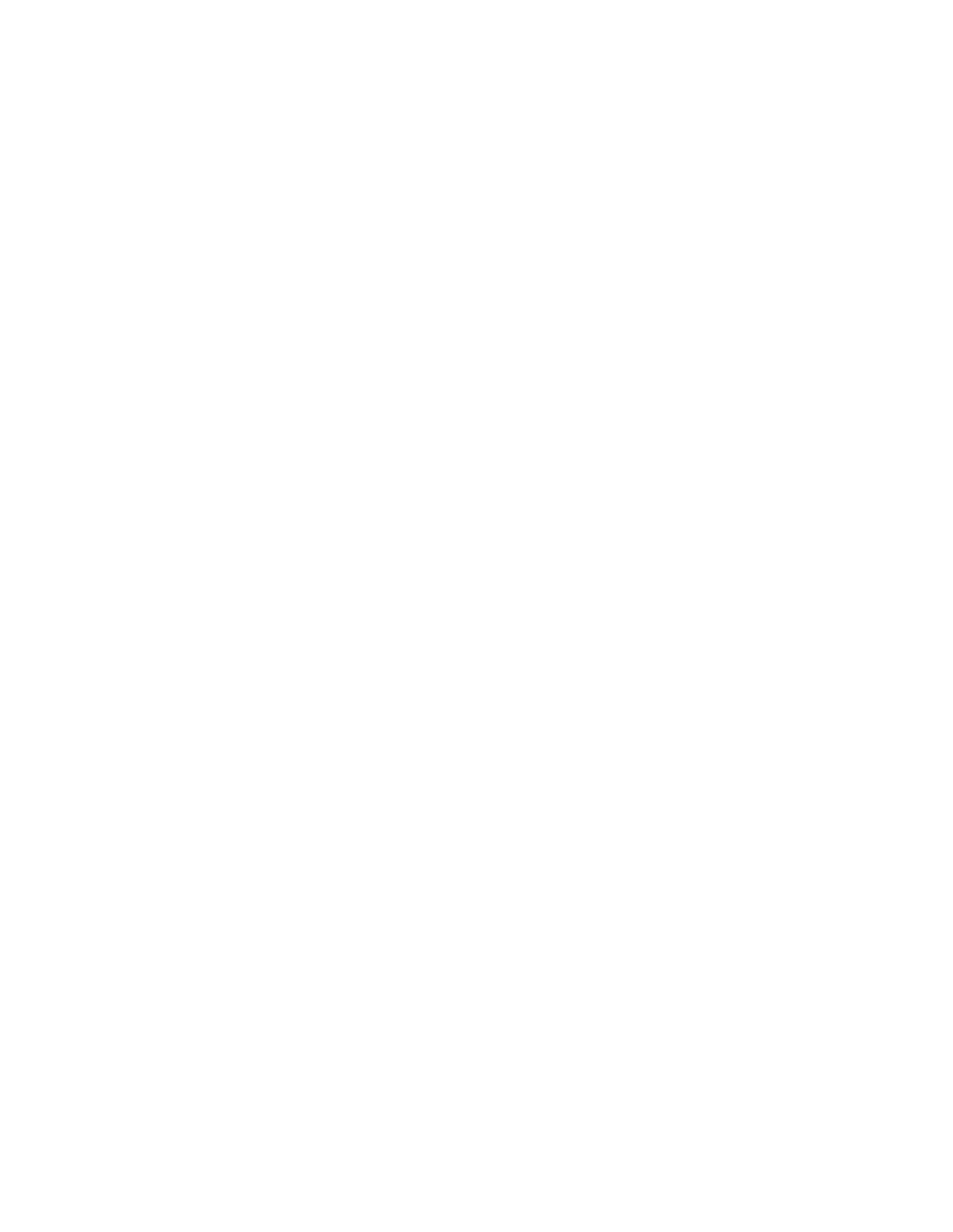# *Contents*

| Albion College Policy and Procedures for Addressing Complaints of Sexual |  |
|--------------------------------------------------------------------------|--|
|                                                                          |  |
|                                                                          |  |

Published by the Albion College Student Development office. For more information, visit www.albion.edu/rvsa or contact the Student Development office at (517) 629-0750 or studentdevelopment@albion.edu.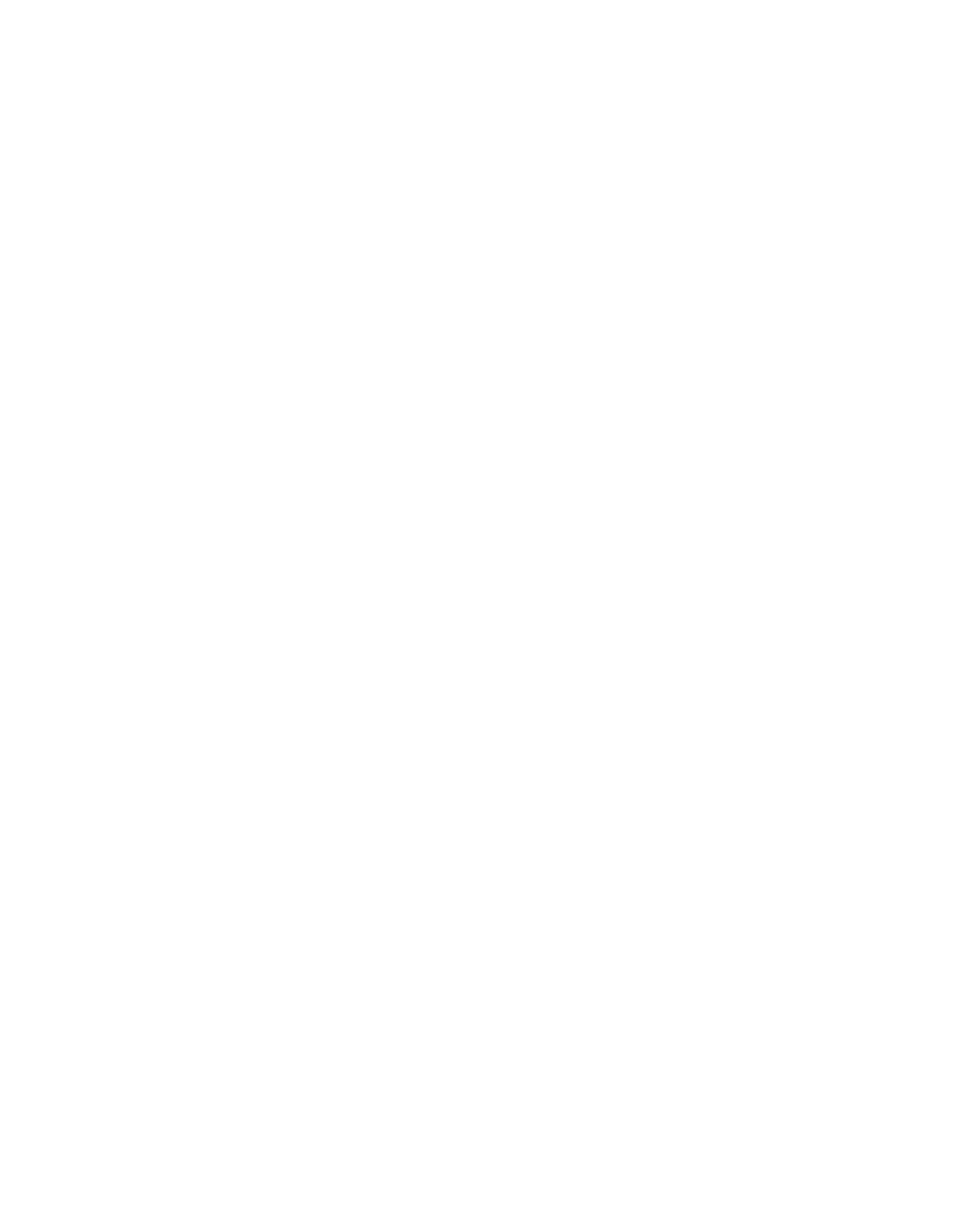# *Relationship Violence and Sexual Assault Policy*

From Chapter VII, Appendix B. of the *2019-2020 Albion College Student Handbook* (pp. 108-115)

Albion College is committed to providing an educational environment where we are all able to learn, teach, and work freely and where the dignity, safety, and self-respect of all members of our community are protected. Sexual assault, domestic violence, dating violence, and stalking are incompatible with this mission and will not be tolerated at Albion College.

The Albion College Relationship Violence and Sexual Assault Policy prohibits all incidents of criminal sexual conduct as defined by the laws of the State of Michigan. However, as an educational institution, we believe we have the responsibility to set an even higher standard of conduct for our community. The Albion College Relationship Violence and Sexual Assault Policy contains our standards and definitions of sexual assault, dating violence, domestic violence, and stalking. We will fairly but rigorously enforce these standards. Legal definitions vary by jurisdiction. Relevant Michigan laws are included at the end of this policy.

On campus, the College seeks to provide a prompt, fair, and impartial investigation and resolution through the Albion College Judicial Process (*Albion College Student Handbook*, Chapter VI, The Judicial Process) as well as stringent enforcement of sanctions following decisions for those cases where students are found responsible for violating this policy. Relationship Violence and Sexual Assault Hearing Officers who hear these cases are trained annually on issues related to these offenses and how to conduct a hearing process that protects the safety of survivors and promotes accountability. A student who violates the College standards for sexual conduct could be subjected to sanctions under the College judicial process even if they are not prosecuted in the criminal justice system for that conduct.

Education and awareness are essential to our efforts against sexual misconduct, and the College provides educational materials and programs throughout the academic year. Most importantly,

our procedures and referrals to services recognize the trauma of sexual assault, domestic violence, dating violence, and stalking and the need to empower the survivor. General information and educational material concerning this behavior is available in the Anna Howard Shaw Women's Center, the Office of Human Resources, the Office of the Provost, and the Student Development Office. Individuals seeking confidential consultation on campus should contact, Counseling Services, or a Local Sexual Assault Advocate. Students seeking confidential consultation off campus should contact Sexual Assault Services of Calhoun County (see Resources below).

# *Policies Sexual Assault*

Sexual assault is any sexual activity initiated by an individual that occurs without consent of the individual to whom the sexual activity is directed and/or by force or coercion, including nonconsensual sexual contact and non-consensual sexual intercourse.

Non-consensual sexual contact is any intentional sexual touching, however slight, with any object or body part, by a person upon another person that is without consent and/or by force or coercion. Non-consensual sexual contact includes intentional contact with the breasts, buttocks, groin, or genitals, or the clothing covering those parts; or touching others with any of these body parts, clothed or unclothed; or any other intentional bodily contact in a sexual manner.

Non-consensual sexual intercourse is penetration, however slight, with any object or body part, of the vagina or anus, or fellatio or cunnilingus that is without consent and/or by force or coercion.

**Consent –** Consent is willingly and verbally agreeing to specific sexual contact or conduct. No one who has been forced or coerced into sexual activity can consent. No one who is impaired by alcohol, other drugs, or prescribed medication can consent. Engaging in sexual activity with an individual who one knows or reasonably should know to be impaired is a violation of this policy.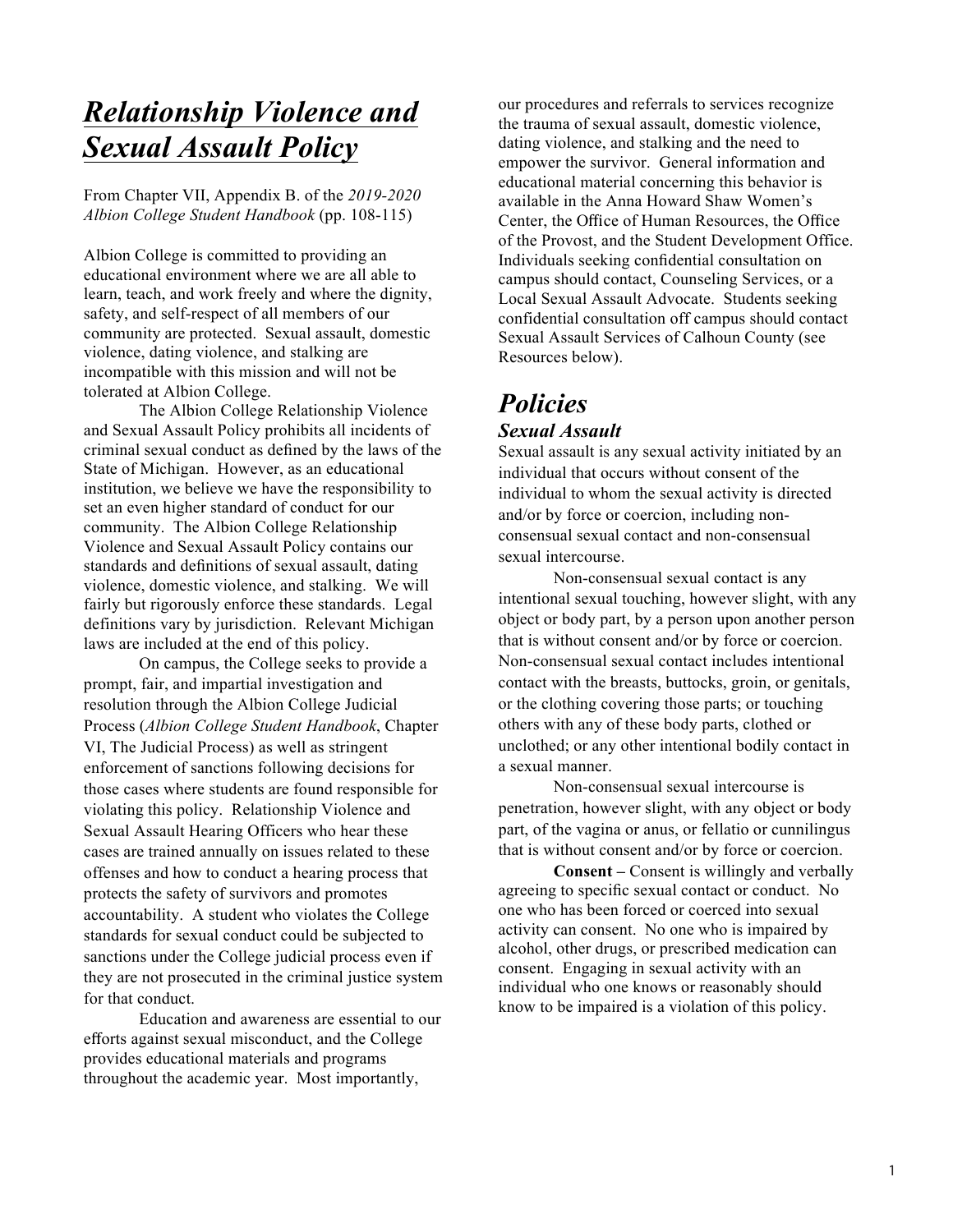Force is the use or threatened use of physical violence or imposing on someone physically to gain sexual access.

Coercion is unreasonable pressure for sexual activity, including continued pressure for sexual activity once an individual communicates disapproval for that activity, non-physical threats, or implied threats.

### *Dating Violence*

Dating violence occurs in a relationship of a romantic and intimate nature. Dating violence may occur in either of the following two ways:

- An intentional pattern of assaultive and controlling behaviors that cause fear, degradation, or humiliation. These behaviors may include, but are not limited to, threats, including threats to leave the individual or threats of self-harm, destruction of property, or orally abusive behavior.
- Any use or threatened use of physical force or violence, including sexual assault or other nonconsensual sexual activity.

### *Domestic Violence*

Domestic violence occurs in the following relationships: spouses or former spouses, individuals who are or were in a dating relationship, or individuals who have a child in common. Domestic violence may occur in either of the following two ways:

- An intentional pattern of assaultive and controlling behaviors that cause fear, degradation, or humiliation. These behaviors may include, but are not limited to, threats, including threats to leave the individual or threats of self-harm, destruction of property, or orally abusive behavior.
- Any use or threatened use of physical force or violence, including sexual assault or other nonconsensual sexual activity.

### *Stalking*

Stalking is defined as repeated and intentional conduct directed at an individual that would cause a reasonable person to feel terrorized, frightened, intimidated, threatened, harassed, or molested, and that actually causes the individual to whom the

conduct is directed to feel terrorized, frightened, intimidated, threatened, harassed, or molested.

### *Retaliation*

Retaliation against a person who reports, files a complaint, or participates in an investigation or other procedures for addressing complaints of sexual assault, dating violence, domestic violence, and stalking will not be tolerated. Retaliation is defined as any adverse action taken against a person participating in a protected activity because of that person's participation in that protected activity. Individuals should notify Campus Safety in a prompt manner if they believe they have been retaliated against so that the behavior can be investigated and appropriate action taken.

### *Amnesty for Survivors and Witnesses*

Survivors and witnesses under the influence of alcohol and/or other drugs during the time of the incident will not normally be referred to the College judicial process for alcohol and/or other drug violations.

# *Confidentiality*

Most College employees are considered responsible employees by the federal government, and are therefore required to immediately report actual or suspected instances of sexual assault, dating violence, domestic violence, and stalking to Campus Safety or to the College's Title IX Coordinator. Certain employees, due to the nature of their roles, are exempt from mandatory reporting, and are considered confidential resources, including staff members in Counseling Services as well as staff and students who are trained as Local Sexual Assault **Advocates** 

Confidential resources will maintain confidentiality except in extreme cases of immediate threat or danger, or the abuse of a minor. Confidential resources do report anonymous, aggregate information for federal compliance purposes except when they believe that doing so would harm a specific client or patient. Generally, information shared in climate surveys, classroom writing assignments, human subjects research, and events like Take Back the Night marches or advocacy events do not constitute official notice of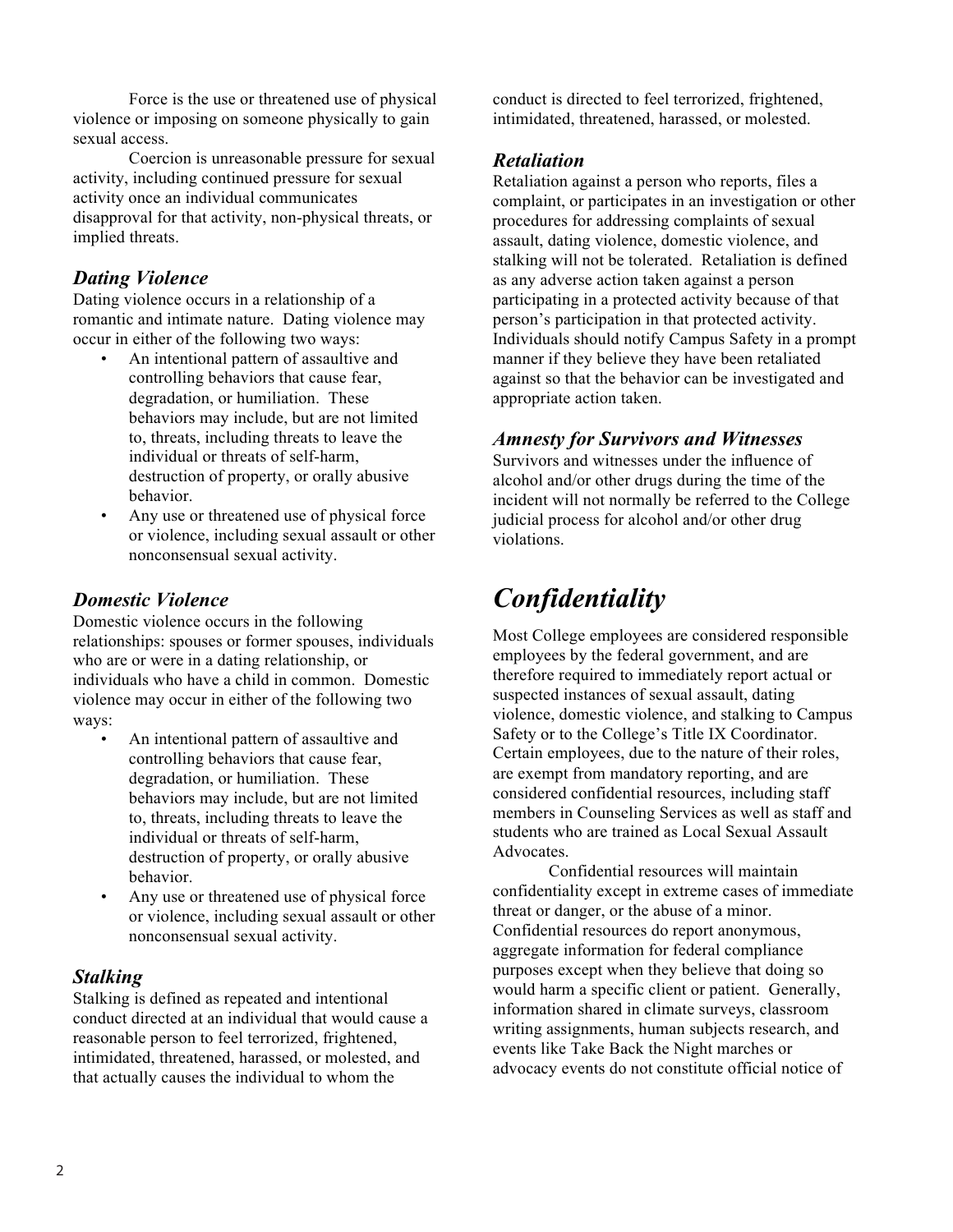misconduct, and do not need to be reported to Campus Safety or the Title IX Coordinator.

If a survivor does not wish for their name to be shared, does not wish for an investigation to take place, or does not want a formal resolution to be pursued, they may make such a request to the Title IX Coordinator or to the Campus Safety staff member investigating the incident, who will evaluate that request on a case-by-case basis. In cases where that request can be honored, survivors are still entitled to interim support and remedies.

Formal reporting still affords privacy to the survivor, as only individuals who need to know about the incident will be informed.

# *Reporting*

Survivors of relationship violence and sexual assault have the right and are encouraged to pursue a complaint against the accused in the legal system and if the alleged offender is an Albion student, within the College Judicial Process. One or both of these options may be pursued, and the College will assist survivors in filing a criminal complaint as requested. A written explanation of a survivor's rights, options for reporting, and an explanation of the process is given to anyone who reports relationship violence or sexual assault on campus.

Options to file a complaint both on and off campus are listed below. Complaints filed offcampus will be processed based on the laws in the jurisdiction in which the conduct occurred. Cases involving alleged violations of this policy by a student are processed in accordance with the Albion College judicial process (*Albion College Student Handbook*, Chapter VI, The Judicial Process).

Survivors may also request changes in academic, living, transportation, and working situations whether or not they choose to submit a formal complaint about the incident to the College or to civil authorities. Requests should be made to the Vice President for Student Development and Dean of Students or the College's Title IX coordinator. The College will provide such accommodations if they are reasonably available.

The College has no legal authority to enforce orders of protection, no-contact orders, restraining orders, or similar lawful orders issued by courts. However, the Vice President for Student Development and Dean of Students or their designee

may require an individual or group to curtail or modify behavior and activities, including prohibiting contact with specified individuals such as physical contact or oral, written, electronic, third-party, or other communication, whenever these behaviors or activities are viewed as threatening or injurious to the well-being, safety, or property of any person, or orderly functioning of the College (e.g., living, learning, or working environment). Violations of such restrictions are considered violations of College policy and may result in a student being required to immediately leave campus.

### *On-Campus Reporting*

**Campus Safety** – Campus Safety is responsible for investigating complaints filed on campus and has staff with specialized training in this area. Campus Safety can be reached at 517-629-1234 or csafety@albion.edu. The Campus Safety Office is located at 1003 E. Cass Street

**Title IX Coordinator** - Complaints alleging a violation of Title IX, pertaining to sex discrimination, including harassment based upon sex, can be made to the College's Director for Human Resources and Title IX Coordinator, Lisa Locke, at 517-629-0206. The Human Resources Office is located at 1003 E. Cass Street (enter through the Campus Safety entrance).

### *Off-Campus Reporting*

**Albion Department of Public Safety** – The Albion Department of Public Safety (ADPS) is the law enforcement agency having jurisdiction in the City of Albion. ADPS will assist survivors to file criminal complaints with other agencies if the incident occurred outside of the City of Albion. ADPS can be reached at 911 or the non-emergency line at 517-629-3933.

# *Resources*

### *On-Campus Resources*

**Counseling Services** — 517/629-0236 The Counseling Services Office offers free, **confidential** counseling and support to survivors of relationship violence and sexual assault. The counseling staff are dedicated and experienced in providing personal assistance to survivors and others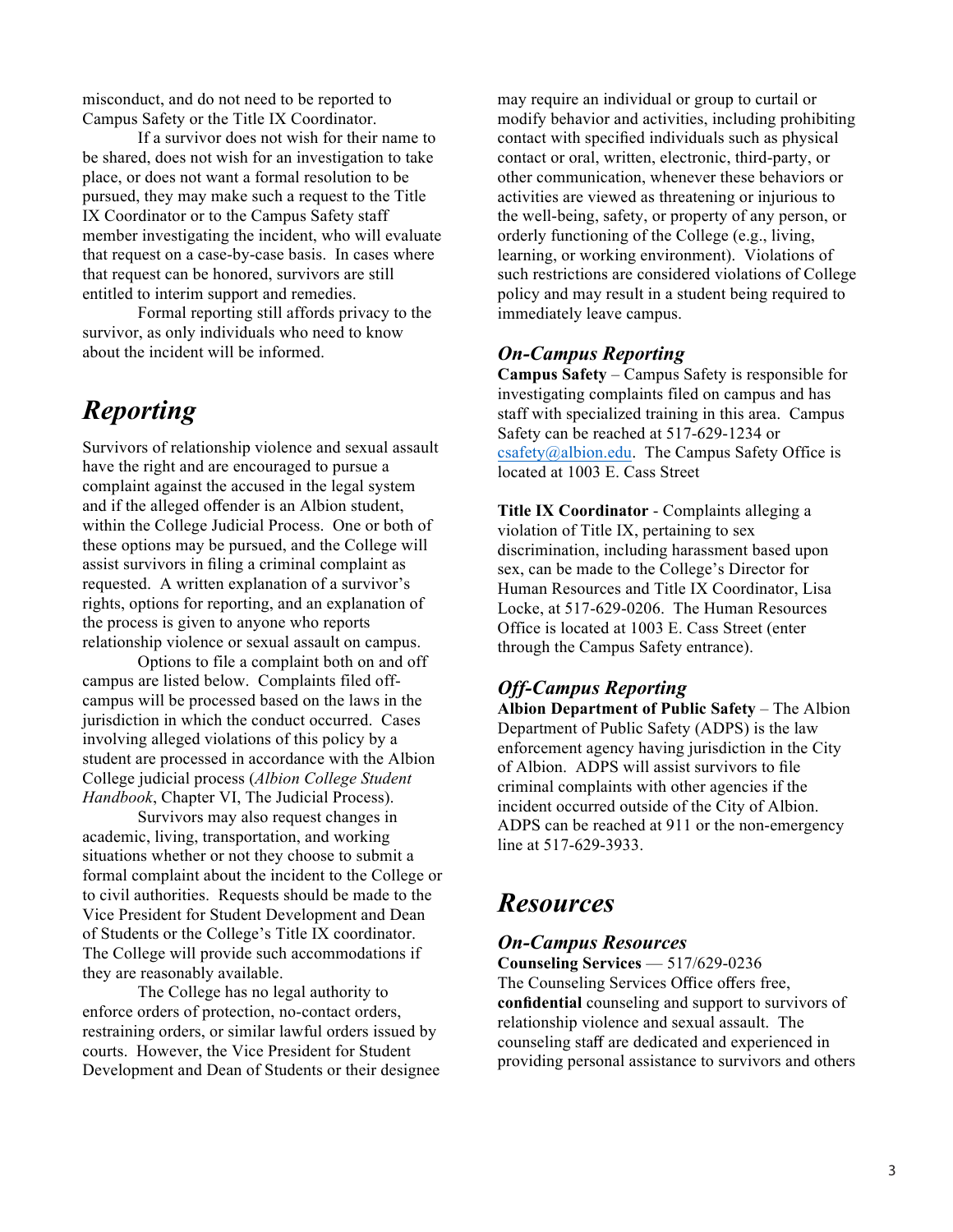affected by this type of trauma. Counseling Services can be reached after hours by calling Campus Safety at 517/629-1234.

### **Local Sexual Assault Advocates (LSAA)**

LSAA volunteers are members of the College community who have been trained to offer support, advocacy, information, and referrals exclusively to current Albion College faculty, staff, and students who are (a) survivors of sexual assault, or (b) attending to another community member who is a survivor. LSAA volunteers are trained to maintain confidentiality while they are acting in that capacity, except in instances that involve a threat of harm to any person. LSAA volunteers have access to spaces on campus that allow them to meet with survivors and others in a confidential setting. A list of current LSAAs and their contact information can be found online at albion.edu/lsaa.

### **The Anna Howard Shaw Women's Center (AHSWC)** — 517/629-0226

The AHSWC offers information and educational material, advocacy, support, and consultation regarding sexual assault, dating violence, domestic violence, and stalking.

### *Off-Campus Resources*

**S.A.F.E. Place Shelter, Battle Creek —** 269/965- SAFE (7233) or 888/664-9832 (24/7) S.A.F.E. Place can assist with shelter, court advocacy, referrals, and comprehensive counseling programs for victims of stalking, dating violence, and domestic violence.

### **Sexual Assault Services of Calhoun County** — 888/383-2192 (24/7)

Sexual Assault Services of Calhoun County trains volunteer Sexual Assault Advocates (SAA) who can advise survivors on their options for medical and emotional care, as well as legal remedies. At the request of the survivor, the SAA can remain with the survivor throughout the immediate post-assault or reporting process as well as offering long-term support.

Sexual Assault Services of Calhoun County provides free medical-forensic examinations for survivors of sexual assault. Exams are conducted by Sexual Assault Nurse Examiners (SANE), registered nurses with advanced training in caring for survivors of

sexual assault. SANE nurses provide compassionate care ensuring that survivors are not re-traumatized while seeking medical attention.

### **AWARE – Jackson** — 517/783-2861 (24/7)

AWARE staff can accompany a sexual assault survivor to Henry Ford Allegiance Health (regional hospital) and City Police or Sheriff Department. Counseling and support group are also available.

### **Legal Services of South Central Michigan** —

269/965-3951, 800/688-3951

Legal Services of South Central Michigan (LSSCM) provides free civil legal assistance to low income persons with emphasis on homelessness prevention, domestic violence prevention, assisting in accessing health care, food, and needs-based income programs. LSSCM offers assistance with custody cases and in securing Personal Protective Orders.

### **National Domestic Violence Hotline —** 800/799- SAFE (24/7)

The National Domestic Violence Hotline provides free 24/7 telephone and online support to victims of domestic violence, including immediate support to find safety. www.thehotline.org

### **Lesbian, Gay, Bisexual, and Transgender**

**National Help Center** — 888/843-4564 The LGBT National Help Center provides telephone and online support for LGBTQ individuals. www.glbthotline.org

### **Equality MI (Detroit)**—866/926-1147

Equality MI offers victim assistance, counseling, and referral for LGBTQ and HIV-affected individuals who have experienced domestic violence, sexual assault, hate violence, harassment, and discrimination. Monday through Friday, 9:00 a.m.- 5:00 p.m.

### **Ozone House (Ann Arbor)** — 734/662-2222 Ozone House includes a safe house and shelter, offering housing, food, and counseling services for LGBTQ individuals.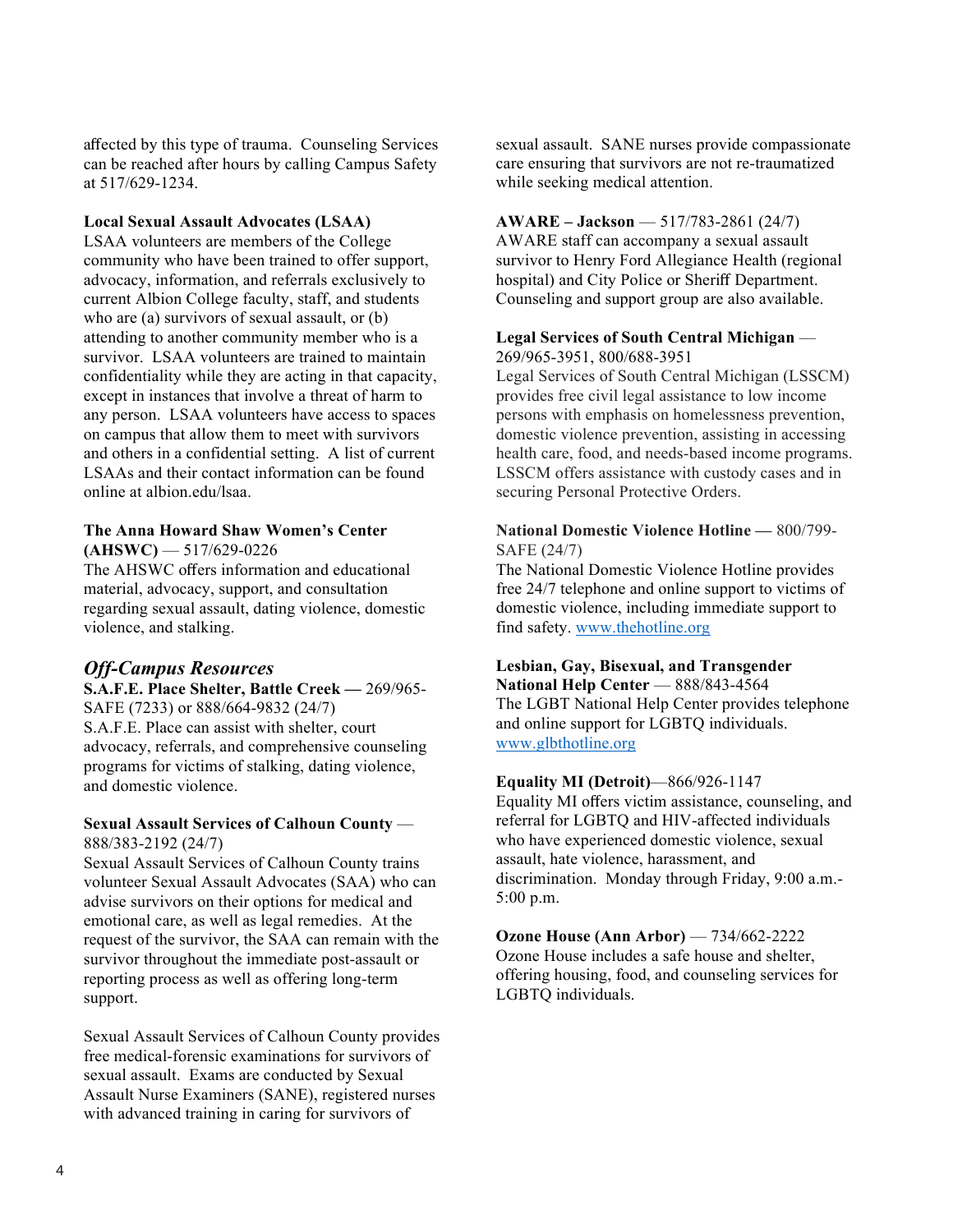# *General Information About Sexual Assault*

Sexual assault ranges from pinching someone's buttocks in public through unwanted violent sexual intercourse. While in most sexual assaults, men are the perpetrators and women the victims, men can and do victimize men, women can and do victimize women, and women can and do victimize men.

Most sexual assaults occur between people who know each other. These instances of sexual assault are called acquaintance rape. Most campus sexual assaults are acquaintance rapes. Because acquaintance rapes do not fit our culture's stereotype, where a sleazy stranger jumps out of a dark alley and rapes a woman at knifepoint, many of us have a hard time naming acquaintance rape as sexual assault. To the perpetrators, the survivor meant yes, even if they said no. The survivors blame themselves, unable to believe that a friend or someone they knew violated their trust as well as their bodies.

Most acquaintance rapes involve alcohol or other drug use. Alcohol and other drugs impair judgment as well as one's physical and mental abilities.

Risk reduction tips can often take a victimblaming tone, even unintentionally. Only those who commit sexual violence are responsible for those actions. We offer the tips below with no intention to victim-blame, but with recognition that these suggestions may nevertheless help you to reduce your risk of experiencing a non-consensual sexual act:

- If you have limits or boundaries for sexual activity, make them known as early as possible.
- When possible, tell a sexual aggressor "NO" clearly and firmly.
- Try to remove yourself from the physical presence of a sexual aggressor.
- It is okay to ask for help.
- Know your limits in regard to your use of alcohol and other drugs. Alcohol and other drugs lower your sexual inhibitions and may make you vulnerable to someone who views a drunk or high person as a sexual opportunity.

• Take care of your friends and ask that they take care of you.

If you find yourself in the position of being the initiator of sexual behavior, you owe sexual respect to your potential partner. These suggestions may help you to reduce your risk for being accused of sexual misconduct:

- When engaging in sexual activity, only "ves" means yes.
- Remember, the College's definition of consent requires willing and verbal consent for specific sexual contact or conduct.
- Clearly communicate your intentions to your sexual partner and give them a chance to clearly relate their intentions to you.
- Understand and respect personal boundaries.
- DON'T MAKE ASSUMPTIONS about consent; about someone's sexual availability; about whether they are attracted to you; about how far you can go or about whether they are physically and/or mentally able to consent. Your partner's consent should be affirmative and continuous. If there are any questions or ambiguity then you should proceed as if you DO NOT have consent.
- Mixed messages from your partner are a clear indication that you should stop, resolve any ambiguity and communicate better. You may be misreading them. They may not have figured out how far they want to go with you yet. You must respect the timeline for sexual activity with which they are comfortable.
- Don't take advantage of someone's drunkenness or altered state, even if they willingly consumed alcohol or other substances. Remember that no one who is impaired by alcohol, drugs, or prescribed medication can consent.
- Realize that your potential partner could feel intimidated or coerced by you. You may have a power advantage simply because of your gender or physical presence. Don't abuse that power.
- Do not share intimate content, pictures, images, or videos that are shared with you.
- Understand that consent to some form of sexual behavior does not automatically imply consent to any other forms of sexual behavior.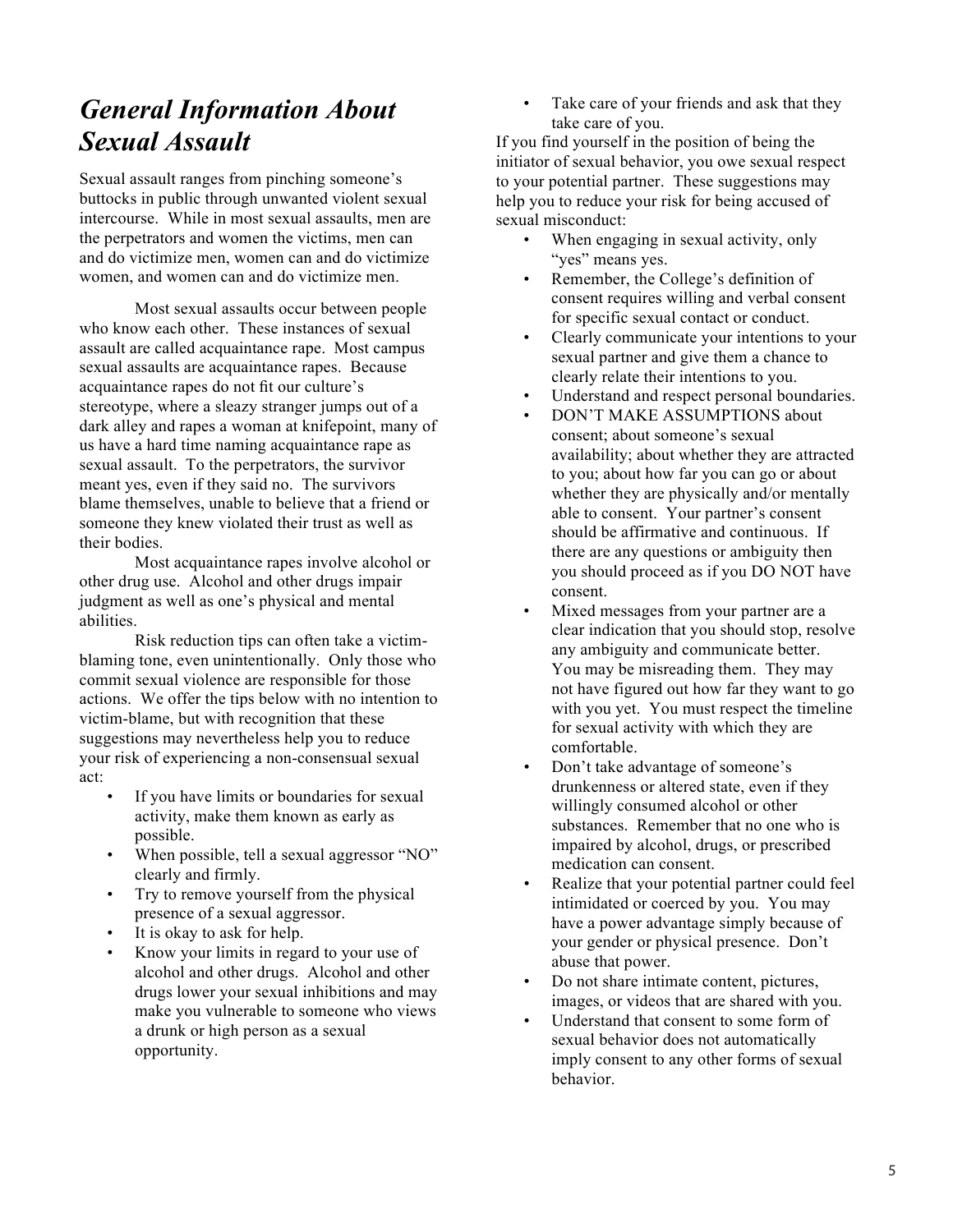• Remember, only "yes" means yes. Silence, passivity, or non-responsiveness cannot be interpreted as an indication of consent. Read your potential partner carefully, paying attention to verbal and non-verbal communication and body language.

### *What to Do in Case of Sexual Assault* **If you are sexually assaulted:**

- Get to a safe place. Put your safety first. If you can't get to a phone yourself, do whatever you can to attract someone's attention and get to a safe place.
- **Call a Sexual Assault Advocate (SAA).** As soon as you can get to a phone, call the sexual assault advocate (SAA). These individuals are trained to respond to sexual assaults. All communication with the SAA is confidential. In an emergency, you may also contact the SAA by dialing #9876 from a campus phone, or by calling 888/383- 2192. Albion College Campus Safety can also contact an SAA for you (ext. 0911 or 517/629-0911).
- **Preserve all evidence. Do not shower, bathe, or change clothes.** Do not shower, bathe, douche, wash hands, brush teeth, go to the bathroom, or change clothes if you have any thought of reporting the assault. If you have not preserved all evidence, you may still report the assault. Some evidence can still be collected during a medical examination at least 5 days after the assault.

### **If a friend or someone you know is sexually assaulted:**

- **Listen**. Believe them. Be gentle, patient, and sensitive.
- **Get the survivor to a safe place.**
- **Assess physical injuries.** Determine if the survivor needs emergency medical care and if they are coherent enough to make decisions regarding treatment. If they are not, get the survivor to the closest medical facility. If they are, support the survivor in their decision regarding treatment. Survivors may be at risk for sexually transmitted infections, and female survivors may be at risk for pregnancy. Survivors should consider seeking medical care after

an assault even if they decide not to seek emergency medical care.

- **Contact a Sexual Assault Advocate (SAA).** Give the survivor information about the sexual assault advocates including that all communication with the SAA is confidential. The survivor does not have to give their name. If the survivor does not want to talk to the SAA, you may call the SAA and anonymously get an informational brochure for them.
- **Remind the survivor not to shower, bathe, or change clothes.** Remind the survivor not to shower, bathe, douche, wash their hands, brush their teeth, go to the bathroom, or change clothes if they have any thought of reporting this crime. Any of these actions would destroy evidence which might be important to the case. If all evidence is not preserved, they may still report the assault. Some evidence can still be collected during a medical examination at least 5 days after the assault.
- **Know your limits**. Recognize what you can and cannot handle. Get help if you feel you are in over your head.
- **Don't judge.** Don't question or judge the survivor's actions or reactions. Don't tell the survivor what they should or shouldn't do, or what they should or shouldn't be feeling. Don't pry for details if the survivor is unwilling to give them.

# *General Information About Stalking*

You may or may not know the person who is stalking you; however, most stalkers have dated or been involved with the person they are stalking. While this can make recognizing stalking behavior difficult, it is important to remember that all behavior related to stalking is unwanted. Examples of stalking behavior include, but are not limited to:

- Repeated phone calls, including hang ups;
- Repeated electronic messages, letters, or gifts;
- Damage to your vehicle or other personal property;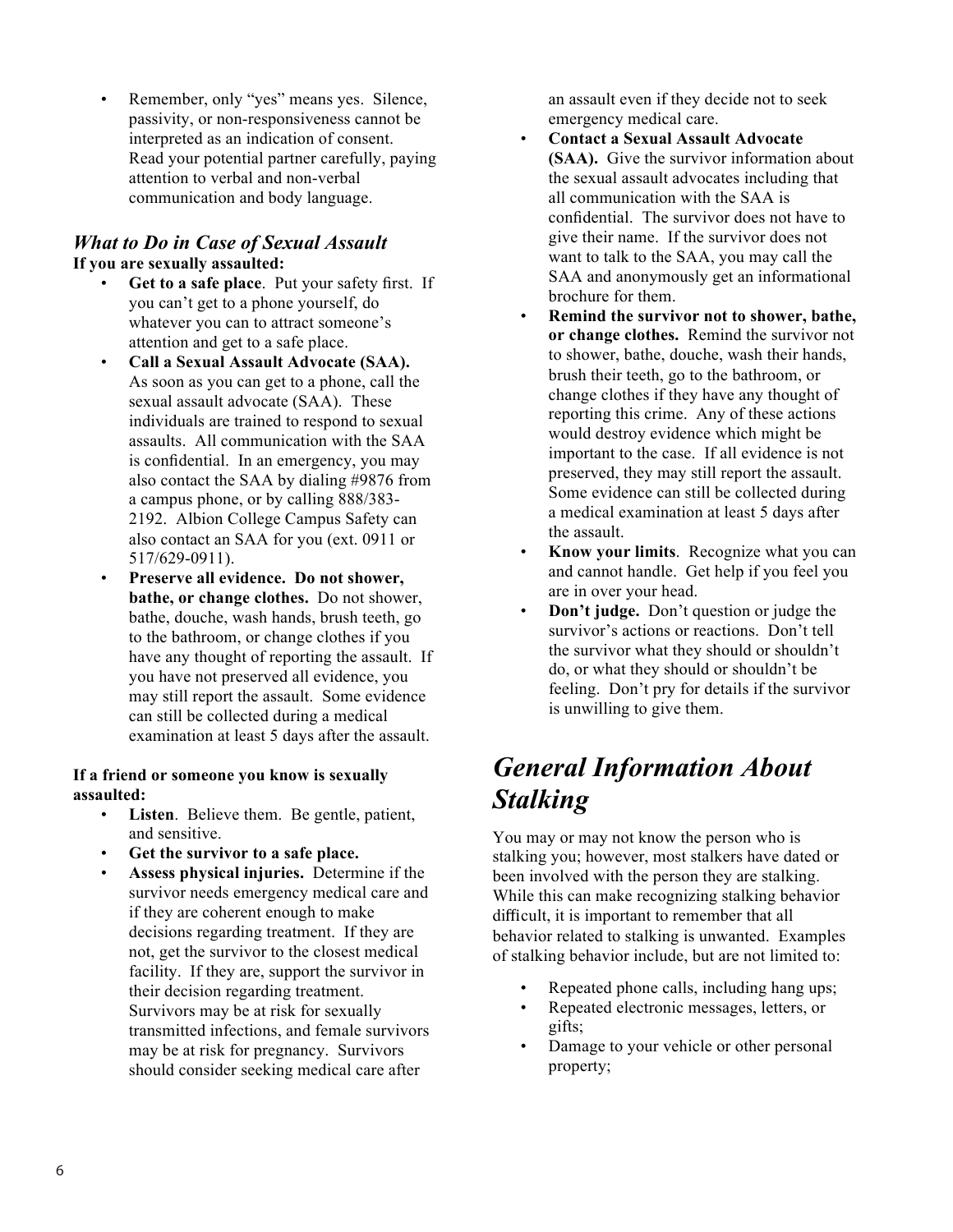- Monitoring and/or following your movements, activities, telephone, or other communications and in some cases this includes use of hidden cameras or GPS devices<sup>.</sup>
- Repeatedly driving or walking by your residence, class, or place of employment;
- Threats of harm toward you or your family, friends, or pets;
- Attempts to learn more about you through public records, online search services, hiring investigators, going through trash, or contacting your friends, family members, or co-workers; or
- Other actions that control, track, or frighten you.

### *What to Do About Stalking*

Stalking is unpredictable and dangerous, and no two situations are alike. However, there are some things you can do to increase your safety such as the examples listed below.

- If you are in immediate danger, call Campus Safety (ext. 0911 or 517/629-0911) or the Albion Department of Public Safety (911).
- Trust your instincts. If you feel that something is not right, or that you are in danger, do not ignore those feelings.
- Do not communicate with the stalker or respond to attempts to contact you.
- Take threats seriously, especially if the stalker mentions suicide or physical violence. Immediately report this type of behavior to Campus Safety or Albion Public Safety.
- Develop a safety plan including actions like changing your routine, staying somewhere else, and having a friend or relative go places with you.
- Think about and decide in advance what you will do if the stalker shows up at your residence, classroom, or workplace.
- Make your friends, family, classmates, and co-workers aware of the situation, and tell them how they can help you.
- Keep and document all evidence of the stalking, including keeping a list of dates and times the stalker contacts you, and saving e-mails, texts, phone messages, letters, or notes.
- Photograph any injuries caused by the stalker and any property the stalker damages.
- Utilize available resources on and off campus to assist and advise you in how to handle situations.

# *General Information About Dating and Domestic Violence*

Dating and domestic violence can be verbal, emotional, physical, or sexual. Violence and abuse have no place in a relationship, and when it is present are not about love or caring, but about one person trying to control another. Dating and domestic violence include, but are not limited to, the examples listed below:

- Your partner repeatedly insults and mocks your appearance, beliefs, religion, race, heritage, or class.
- Your partner manipulates you with lies and contradictions.
- Your partner denies you access to bank accounts, credit cards, or a vehicle.
- Your partner denies you access to health, prescription, or dental insurance.
- Your partner discourages you from spending time with friends or family members.
- Your partner tells you that you deserve to be mistreated and abused.
- Your partner threatens to harm themselves or others, including your friends, family, or pets.
- Your partner physically abuses you, which may include pushing, kicking, slapping, biting, punching, and throwing objects at you.
- Your partner sexually abuses you, which may include your being forced to watch or participate in sexual acts.
- Your partner does other things that frighten or humiliate you, or that harm or could harm you physically, emotionally, or psychologically.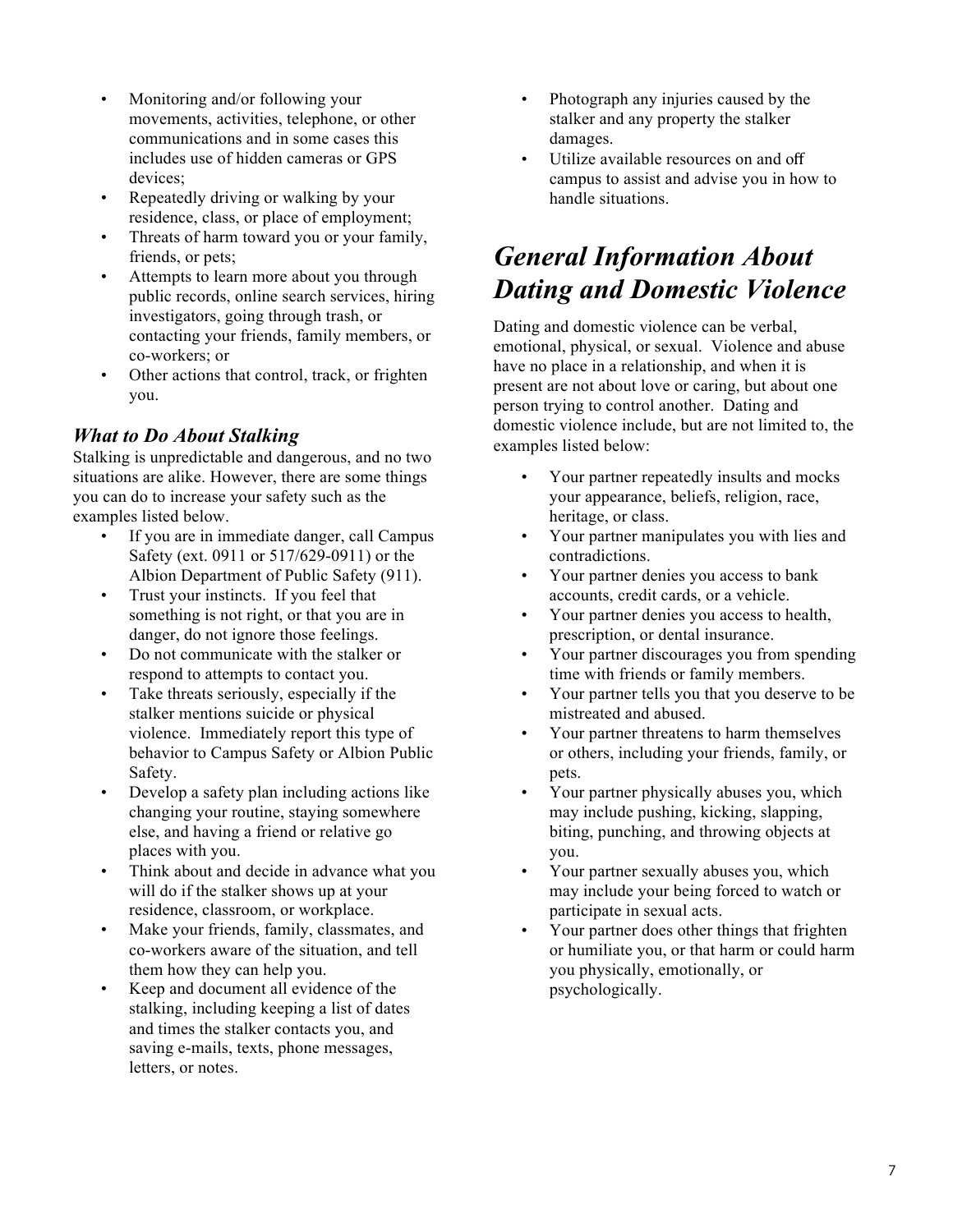### *What to Do About Dating and Domestic Violence*

If you think you are involved in an abusive relationship, seek help. There are a number of actions that you can take, but you will need support. Examples of steps that you should consider are listed below.

- If you are in immediate danger, call Campus Safety (ext. 0911 or 517/629- 0911) or the Albion Department of Public Safety (911).
- Talk to someone you trust about the abuse. It is important to break the silence.
- If you decide to end the relationship, develop a safety plan, which might include asking a friend, family member, or College staff member for help; finding a safe place to stay; and collecting money, emergency phone numbers, a bag of clothes, and personal items so you can leave quickly.
- Seek help from one of the resources listed above.

Remember, you do not deserve to be mistreated or abused. Examples of rights that you have in any personal relationship are listed below.

- The right to express your opinions and have them respected by your partner.
- The right to spend time with friends and family and pursue your own interests.
- The right to have your needs be as important as the needs of your partner.
- The right to have your feelings taken seriously.
- The right to have control over your body.
- The right to equally share expenses and financial benefits.
- The right to break up with your partner without being threatened.
- The right not to be physically, emotionally, or sexually abused by your partner.
- The right to say no to anything.

*The Albion College Sexual Misconduct Policy is adapted in part from The Association of Title IX Administrators' (ATIXA) Sexual Misconduct Model Policy and is used here with permission.*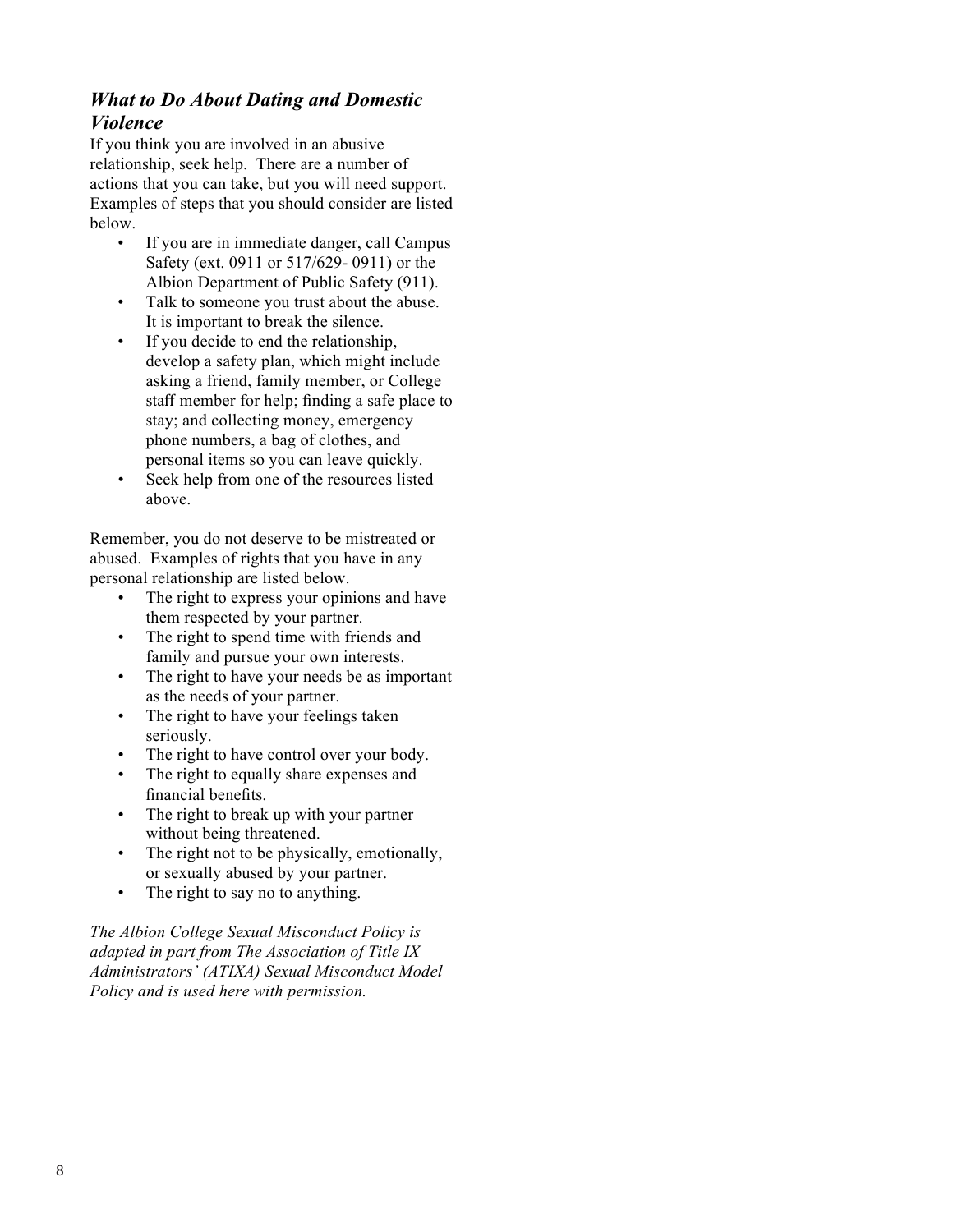# *VI. The Judicial Process*

### *Overview of the Judicial Process*

### *Introduction*

Albion College strives to be more than a reflection of the society of which it is a part. Through its programs and its example, the College seeks to challenge the society to adopt ever higher standards and expectations for its members. The College is not, however, a sanctuary from the larger society, nor from the laws and expectations of that society. Institutional expectations, regulations, and practices are established to provide an environment conducive to human growth, to reflect the values to which the College subscribes, to recognize the proximity in which students live with one another, and to recognize the developing capabilities of students as they encounter and progress through the college experience.

As members of the Albion College community, students have the right to address grievances arising from the actions of any student or student group that violate College policies and expectations. The College judicial process has been designed as a means by which all members of the College community, including faculty members, administrators, and students, or the College itself, can seek a remedy in incidents that involve students.

### *College Jurisdiction*

Albion College's jurisdiction of community standards and student discipline includes conduct on College premises, but also extends to conduct at College-sponsored or College- related activities wherever they take place; to conduct off College premises when the behavior could adversely affect Albion College and its interests as an academic community; and to conduct that involves any aspect of the relationship between the College and its students.

Actions involving a student or group in a legal proceeding in criminal or civil court do *not* free the student or group of responsibility through the College judicial process for the conduct in question. The College will proceed with its internal review and process according to a timetable to be determined by the College.

In an extraordinary case involving serious misconduct by a student or group that poses a threat to the well-being, safety, or property of any person, or the property or orderly functioning of the College (e.g., living, learning, or working environment), or when a serious crime has been committed, the president of the College or the president's designee may summarily suspend or temporarily suspend the offender.

The Vice President for Student Development and Dean of Students or their designee may

require an individual or group to curtail or modify behavior and activities, including prohibiting contact with specified individuals such as physical contact or oral, written, electronic, third-party, or other communication, whenever these behaviors or activities are viewed as threatening or injurious to the well-being, safety, or property of any person, or to the property or orderly functioning of the College (e.g., living, learning, or working environment). Violations of such restrictions are considered violations of College policy and may result in students being required to immediately leave campus.

The College reserves the prerogative to require students to leave the campus prior to the formal consideration of alleged violation of policies whenever their behaviors and/or activities are viewed as threatening or injurious to the well-being, safety, or property of any person, or to the property or orderly functioning of the College (e.g., living, learning, or working environment).

### *Guide to the Judicial Process*

The purpose of the Albion College judicial process is to review alleged violations of College policies, procedures, and regulations by students or student groups. The various components of the College judicial system are designed to respond to such violations, to determine the facts, to ascertain responsibility, and to recommend or determine sanctions. Through due process procedures that have been established by the College, the judicial process seeks to ensure the protection of student rights in questions of alleged violations of College policies, procedures, and regulations.

The Vice President for Student Development and Dean of Students has the authority and responsibility for administering the judicial process, including the interpretation and application of College policies and procedures. The Vice President for Student Development and Dean of Students, the College judicial coordinators, the College Judicial Board, and the College hearing officers seek to provide a judicial process and disciplinary function that educates students as to their rights and responsibilities as members of the Albion College community, holds students accountable, and encourages students to recognize their obligations to themselves, their peers, and to society as a whole. The Vice President for Student Development and Dean of Students or their designee reviews the written record to determine whether a student will be charged with violating College policy, which charge(s) will be heard, which contents of the written record are relevant to the charge(s), and which hearing process will be utilized to hear the charge(s). In addition, the Vice President for Student Development and Dean of Students or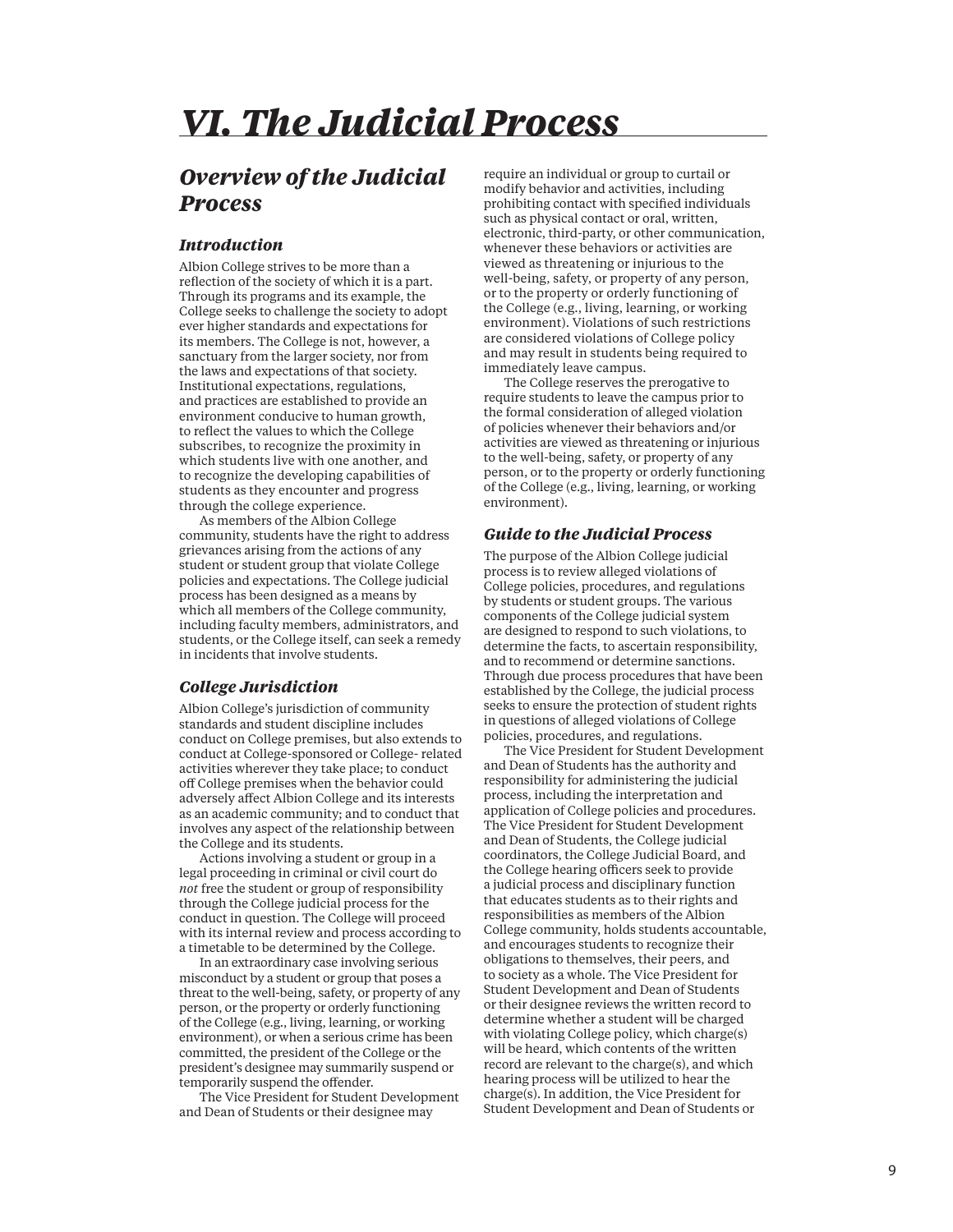their designee will determine how a case will proceed when the College is not in session.

There are three distinct hearing processes in the College judicial system, including the Administrative Hearing, the Relationship Violence and Sexual Assault Hearing, and the College Judicial Board Hearing. Most cases are heard through the Administrative Hearing process. All cases involving sexual assault, domestic violence, dating violence, and stalking are heard through the Relationship Violence and Sexual Assault Hearing process. Academic Honesty and other serious cases may be heard through the College Judicial Board Hearing process. The information above and the definitions and sanctions below are relevant to all three hearing processes. Information specific to each individual hearing process is outlined in separate sections later in this chapter.

### *Initiating the Judicial Process*

Any member of the College community, including faculty, staff, student, or the College itself, may file a complaint. Complaints may also be filed by individuals who are not members of the College community. The complainants may include, but are not limited to, the reporting person, accuser, victim, and the College. Specific policies and procedures for addressing cases of academic dishonesty can be found in the Academic Information section of the *Student Handbook*.

Once a complaint is filed, Student Development staff may conduct a preliminary investigation of the alleged violation. The Vice President for Student Development and Dean of Students or their designee will make an initial determination that a formal judicial hearing is or is not warranted. Examples of instances in which there may be a determination that a hearing is not warranted are insufficient evidence of a violation, a previous adjudication arising from the same incident, or an improper motivation on the part of the complainant, such as retaliation.

In deciding whether a complaint should be carried forward against a group, the following considerations, although not exclusive, should be weighed singly or in combination:

- Use of a group's funds for the questioned activity or act;
- Approval, planning, or support of the questioned act or activity by the group;
- Participation in the questioned act or activity by a group officer, whether or not acting in their official capacity;
- Involvement in the questioned act or activity by 10 percent or more of the group's membership;
- Actions by the group to cover up the questioned activity or act or actions to protect those group members involved;
- Failure of the group or its officers to fulfill its responsibilities to enforce College or group policies, procedures, or regulations;
- Fraternity housing is privileged housing

and, consequently, the College holds fraternities to a high standard of conduct and expects fraternities to self-govern their environments. Fraternity chapters may be held responsible, as a group, if it is deemed that one or more individual members or guests violated College policy on the premises of the chapter house.

• Participation in the questioned act by the members of a group or the residents of a living unit. The definition of living unit includes, but is not limited to, a corridor in Seaton Hall, Wesley Hall, Whitehouse Hall, or Mitchell Towers; a fraternity residence; an apartment; Dean Hall; Fiske House; or Ingham Hall.

A complaint may be simultaneously carried forward against a group and individual members of a group. If a determination is made that a formal hearing is warranted, the form of the hearing will be determined by the Vice President for Student Development and Dean of Students.

### *Definitions*

**Adviser** — An adviser is a person who assists a complainant or respondent in the College judicial process. The role of the adviser and the guidelines on who can serve as an adviser in each of the three hearing types are outlined in the sections about those hearing types later in this chapter.

**Appeal Administrator** — An appeal administrator is an individual appointed to hear requests for appeal review after a decision has been rendered in a case. One or more hearing officers may be appointed to hear a single appeal, and the use of the term appeal administrator in this policy applies equally to cases in which multiple appeal administrators are assigned. The process for appealing a decision in each of the three hearing types is outlined in the sections about those hearing types later in this chapter.

**Complainant** — A complainant is the source of a complaint in the judicial system. The complainant may include, but is not limited to, the reporting person, accuser, victim, and the College. The burden of proof rests on the complainant, which typically includes the College.

**Complaint** — A complaint is a formal allegation of wrongdoing against individuals or a group. **Hearing Officer** — A hearing officer is an individual appointed to determine whether a student is responsible for violating College policy. One or more hearing officers may be appointed to hear a single case, and the use of the term hearing officer in this policy applies equally to cases in which multiple hearing officers are assigned.

**Judicial Coordinator** — A judicial coordinator is an individual appointed to assist a hearing officer or the judicial board in an administrative role.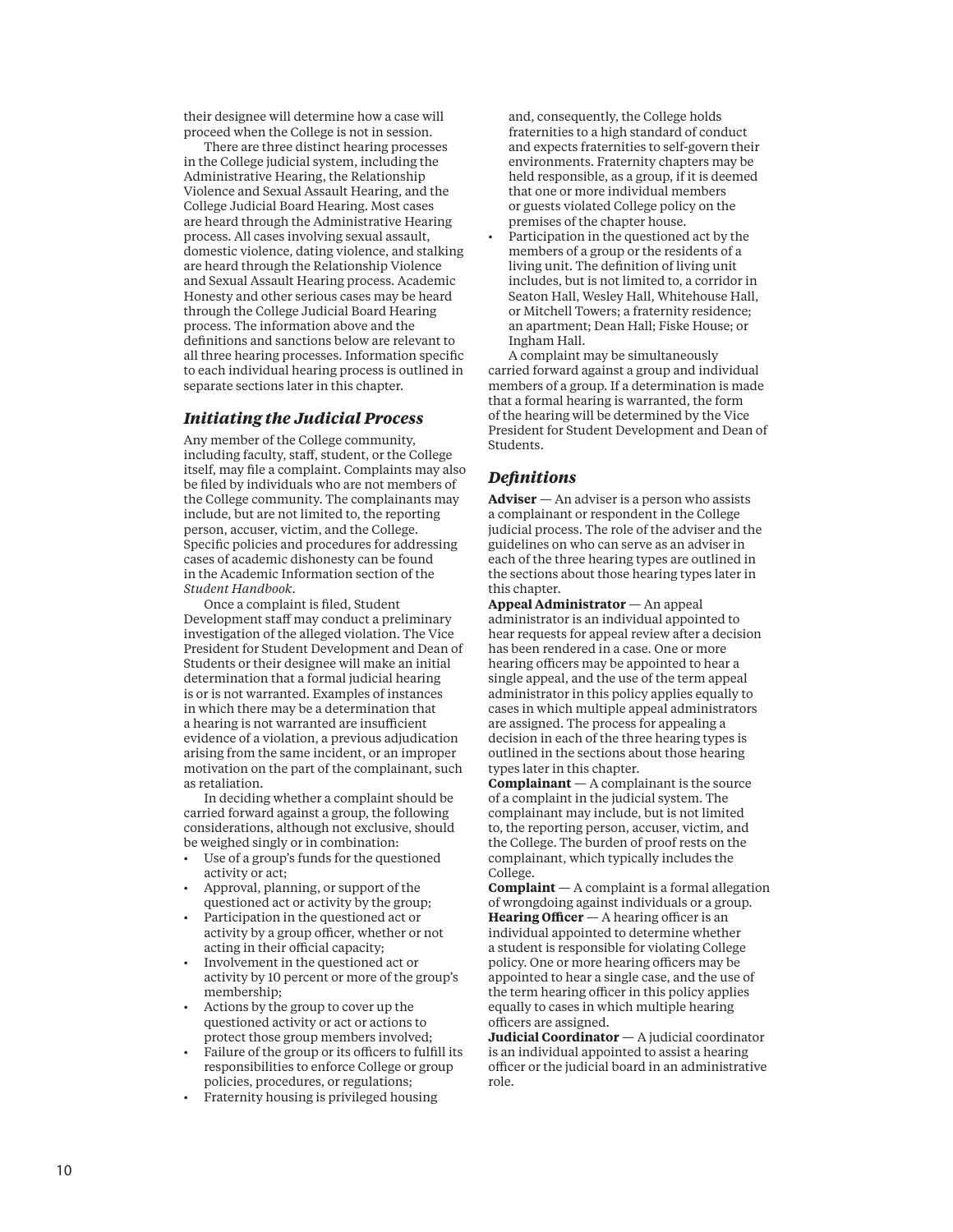**Respondent** — A respondent is the individual or group that is charged in the judicial system with violating College policy.

**Victim** — A victim is a person affected by another's person's behavior or actions. The victim is not always the person who makes a complaint, and may or may not be a complainant in a case.

**Witness** — A witness is a person who can testify on the basis of knowledge of facts relevant to an alleged violation.

### *Standard of Evidence*

Determinations of responsibility or nonresponsibility in the College judicial system are based on a preponderance of the evidence standard (i.e., that which the hearing officer or judicial board believes is more likely than not to have occurred based on the information presented). Formal rules of evidence, such as those employed in criminal or civil court proceedings, do not apply to the College judicial system.

### *Determination of Responsibility/ Non-Responsibility*

**Not Responsible** — A Not Responsible decision means that the evidence and arguments presented were not convincing enough to find the student or group responsible for violating the rule or policy cited in the complaint, based upon a preponderance of the evidence standard. **Responsible** — A Responsible decision means that evidence and arguments presented were convincing enough to find the student or group responsible for violating the rule or policy cited in the complaint, based upon a preponderance of the evidence standard.

### *Sanctions*

A sanction is a follow-up determined by the Vice President for Student Development and Dean of Students or hearing body which is meant to recognize a violation of College policy, hold the respondent accountable, and educate the respondent toward more responsible behavior in the College community. Sanctions may or may not affect a student's status at the College, depending on the severity of the violation and the necessary follow-up. Sanctions, which may be imposed singly or in combination for individuals and/or groups, include: **No Further Action** — This sanction

acknowledges that the respondent did violate the College policy cited, but the nature of the violation and/or the attitude of the respondent allow the hearing body to be confident that the respondent learned from the experience and will attempt to avoid future violations.

**Warning or Censure** — A Warning (Censure applies to student groups) is a written reprimand that expresses disapproval of the student's or group's actions and warns against future violations.

**Status of Warning** — This sanction provides

the respondent with a specific period of time during which the student or group should pay special attention to avoiding future violations. **Status of Probation** — This sanction acknowledges a serious violation of a College policy and sets a specific length of time during which further violations of College policies, procedures, and/or regulations would likely lead to more serious consequences.

**Withheld Suspension** — This sanction means that immediate separation from the College is not required. However, any future violation of College policies, procedures, and/or regulations during the stated period of time would likely result in immediate suspension from the College.

**Suspension of an Individual** — Suspension is separation from the College for a specified period of time, ordinarily at least one semester in length. During this separation, the respondent is prohibited from enrolling in any academic work offered by the College, is not permitted to visit the College without prior permission from the Vice President for Student Development and Dean of Students, and may not participate in any College-sponsored or College-related activity. The intent is for the student to have time away from the College environment to consider the situation at hand and, after the specified period of time, apply to return to the College with a better understanding of their responsibilities within the community.

**Suspension of a Group** — The group will not be recognized for a set amount of time, or until specified conditions set by the College are met. During this time, the group ceases to be recognized by the College and may not function. If the group is residential in nature, housing for individual members of the group or the group as a whole may be reassigned during the period of the suspension which may take effect immediately.

**Expulsion of an Individual** — Expulsion involves dismissal and permanent removal from the College without possibility of readmission. **Removal of Recognition of a Group** — The group will no longer be permitted to function or exist at Albion College. If the group is residential in nature, housing for individual members of the group or the group as a whole may be reassigned which may take effect immediately. **Other** — There are other actions that may be used in concert with or in place of the sanctions mentioned above including fines, random alcohol and/or other drug testing at a student's own expense, restitution, educational projects, housing reassignment (which may take effect immediately), forfeiture of privileges such as prohibition of contact with another person, or not being allowed to participate in Commencement exercises and related activities.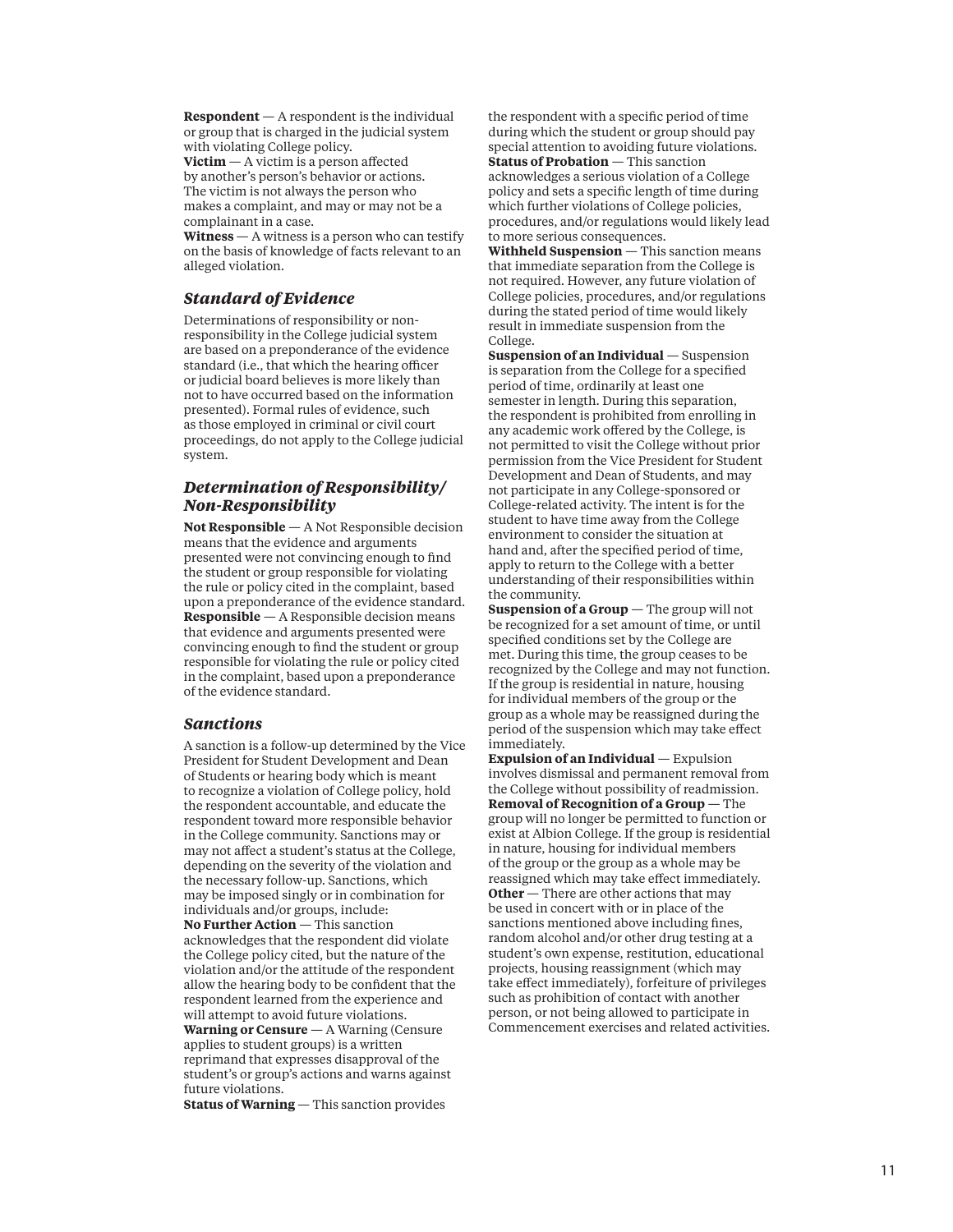# *Administrative Hearing*

In an Administrative Hearing, Administrative Hearing Officers appointed by the Vice President for Student Development and Dean of Students, hear complaints filed against students or groups. One or more hearing officers may be appointed to hear a single case, and the use of the term hearing officer in this policy applies equally to cases in which multiple hearing officers are assigned. A judicial coordinator may be appointed to assist the hearing officer in an administrative role.

### *Adviser for Administrative Hearing Process*

In the Administrative Hearing process, respondents have the right to have an adviser of their choice present during the pre-hearing meeting and the hearing. However, only one person designated as an adviser for the respondent is allowed access to the evidence. The adviser must be a full-time student, faculty member, or staff member at Albion College who is not a party to the case, not related to any party of the case, not an attorney, and does not have a law degree or other extensive formal legal training.

The extent to which the adviser may participate is limited to providing the respondent private support, guidance, or advice. During the hearing, the adviser may assist their advisee in formulating statements for the hearing officer. Such assistance, however, may not obstruct the orderly process of the hearing. The adviser may not directly interact with persons other than their advisee during the hearing. The adviser may not serve as a witness or represent the respondent in a manner similar to an attorney.

### *Administrative Hearing Process*

The respondent will be provided with written notification of the charges as well as the date, time, and location of the hearing at least 48 hours before the hearing occurs. The hearing officer (or judicial coordinator, if applicable) will conduct a pre-hearing meeting with the respondent to review the Administrative Hearing process, the rights of the respondent, and the written documentation and all evidence for the case. In most cases, the pre-hearing meeting will be scheduled to occur immediately prior to the Administrative Hearing. After the pre-hearing meeting, the respondent may request that the hearing be re-scheduled for a later date or time. The hearing officer will determine reasonable parameters for rescheduling the hearing.

The only people attending an Administrative Hearing are the hearing officer, the respondent, and an adviser to the respondent as outlined above. Additional individuals may be present during the hearing in full or in part, only

at the request of the hearing officer for the purpose of providing additional relevant information or assisting the hearing officer to fulfill hearing officer functions. The character of the respondent and other parties to the case is not relevant in any hearing. Administrative Hearings are not recorded, and the recording of the hearing by the respondent, adviser, or any other individual present is prohibited. Hearings are not open to the public. The purpose of the hearing is to give the respondent the opportunity to present their side of the issue and for the hearing officer to determine whether the alleged violation(s) occurred.

At the Administrative Hearing, the respondent will have the opportunity to again review the written documentation and all evidence for the case. The respondent will be asked to indicate in writing whether they accept or deny responsibility for violating College policy. The respondent will have the opportunity to present evidence and oral testimony on their own behalf.

After the hearing, the hearing officer will determine if the respondent is responsible or not responsible (including in situations in which the respondent admits responsibility) for the alleged violations. The hearing officer's determinations of responsibility or nonresponsibility are based on a preponderance of the evidence standard (i.e., that which the hearing officer believes is more likely than not to have occurred based on the information presented). If the respondent is found responsible, the hearing officer will make a recommendation for sanctions to the Vice President for Student Development and Dean of Students.

The Vice President for Student Development and Dean of Students or their designee will make pertinent information pertaining to past offenses available to the hearing officers at the time sanctions are considered. The outcome and sanctions (if applicable) will be communicated to the respondent in writing after approval or modification from the Vice President for Student Development and Dean of Students.

### *Rights of the Respondent in an Administrative Hearing*

When a student participates in an Administrative Hearing as a respondent, they are afforded certain due process and procedural rights by the College:

- The right to have an adviser of their choice present during the pre-hearing meeting and the hearing subject to the following limitations and roles:
	- o Only one person designated as an adviser for the respondent is allowed access to the evidence.
	- o The adviser must be a full-time student, faculty member, or staff member at Albion College who is not a party to the case, not related to any party of the case, not an attorney, and does not have a law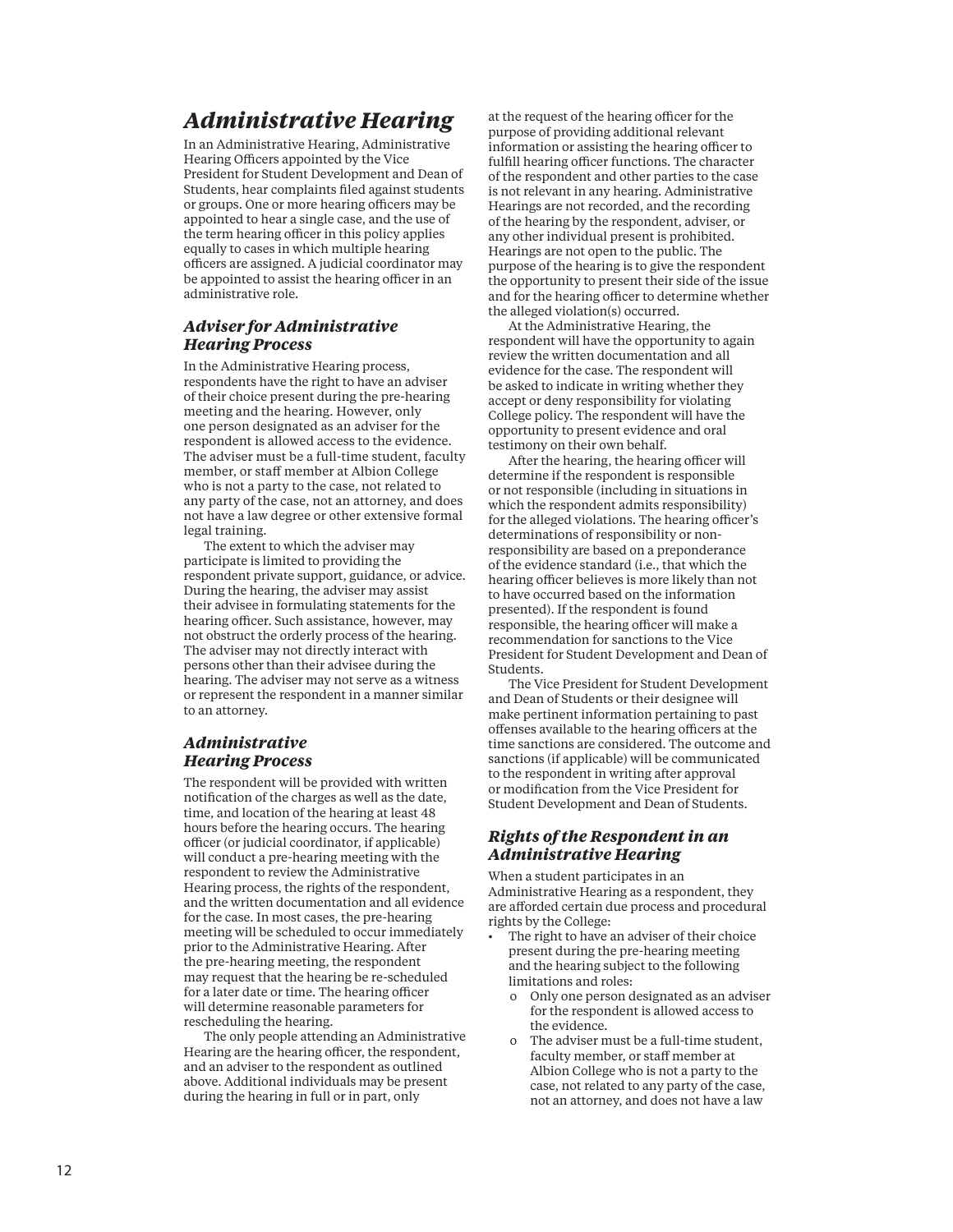degree or other extensive formal legal training.

- o The extent to which the adviser may participate is limited to providing the respondent private support, guidance, or advice.
- o During the hearing, the adviser may assist their advisee in formulating statements for the hearing officer. Such assistance, however, may not obstruct the orderly process of the hearing. The adviser may not directly interact with persons other than their advisee during the hearing. The adviser may not serve as a witness or represent the respondent in a manner similar to an attorney.
- The right to examine in advance all written reports and evidence that will be presented at the hearing. The respondent does not have the right to examine or receive copies of documents in judicial process files or receive copies of documents in judicial files.
- The right to question all evidence allowed at the hearing.
- The right to present relevant evidence on their own behalf.
- The right to testify or not to testify on their own behalf. The respondent may testify orally and/or in writing. Exercising the right to remain silent will not be construed as an admission of responsibility.
- The right to attend or not attend the hearing. In choosing to not attend, the respondent forfeits their right to question evidence.
- The right to assurance that any hearing officer's determination of responsibility is based only on the evidence presented at the hearing.
- The right to a hearing conducted without unreasonable delay following the notification of charges.
- The right to written notification of a decision in their case in a timely manner.
- The right to request review for an appeal after a determination is reached.

### *Appealing the Decision in an Administrative Hearing*

The respondent has the right to request review for an appeal of the decision and/or sanctions of the hearing officer. The Albion College judicial process provides that an appeal may be granted when the respondent demonstrates grounds sufficient to support a determination that at least one of four bases for appeal exists:

- There were judicial process procedural errors that substantially affected the rights of the respondent;
- New evidence has been discovered that could not have been presented at the original hearing and that is of a character directly affecting the decision;
- The decision is incompatible with the evidence;
- The penalty is excessive. The request for appeal review must include

which bases the respondent is requesting an appeal review under, and a separate, written justification for each of the selected bases. Initial review of the sufficiency of a request for appeal is based on the content of the written request and the written documentation and evidence and may include consultations by the reviewing officer with College staff. **Initial review does not include a meeting**. Requests for appeal are reviewed by the Vice President for Student Development and Dean of Students or their designee. Such a request must be filed, in writing, by submitting a Request for Appeal Review form and a written statement supporting each of the relevant bases for appeal, with the Vice President for Student Development and Dean of Students or their designee by the date indicated in the written decision letter (normally five business days from the date of the letter). The reviewing administrator will deny the request if the request for appeal does not establish the existence of one of the grounds listed above, or will grant the appeal if the existence of one or more of the grounds is sufficiently demonstrated.

If an appeal is granted, the respondent will be afforded an opportunity to present the basis for it in person. An adviser is permitted on appeal, subject to the same role and limitations as an adviser in the hearing. The appeal administrator will review the record and consult with individuals with pertinent information to the extent necessary to decide the appeal. It should be noted that the burden of proof in an appeal shifts to the respondent student or group, and that an appeal is *not* a rehearing of the case.

The appeal administrator may, after hearing the appeal, deny any change in the finding and sanctions, modify the finding and/or the sanctions, or vacate the finding in whole or in part and refer the case back to the hearing officer for further deliberation.

# *Relationship Violence and Sexual Assault Hearing*

Relationship Violence and Sexual Assault Hearings adhere to the requirements of the 2013 Reauthorization of the Violence Against Women Act for resolving cases of sexual assault, domestic violence, dating violence, and stalking. In a Relationship Violence and Sexual Assault Hearing one or more Relationship Violence and Sexual Assault Hearing Officers hear complaints filed against students or groups when the alleged behavior includes sexual assault, domestic violence, dating violence, and stalking. Relationship Violence and Sexual Assault Hearing Officers are appointed by the Vice President for Student Development and Dean of Students, and are trained annually on issues related to these offenses and how to conduct a hearing process that protects the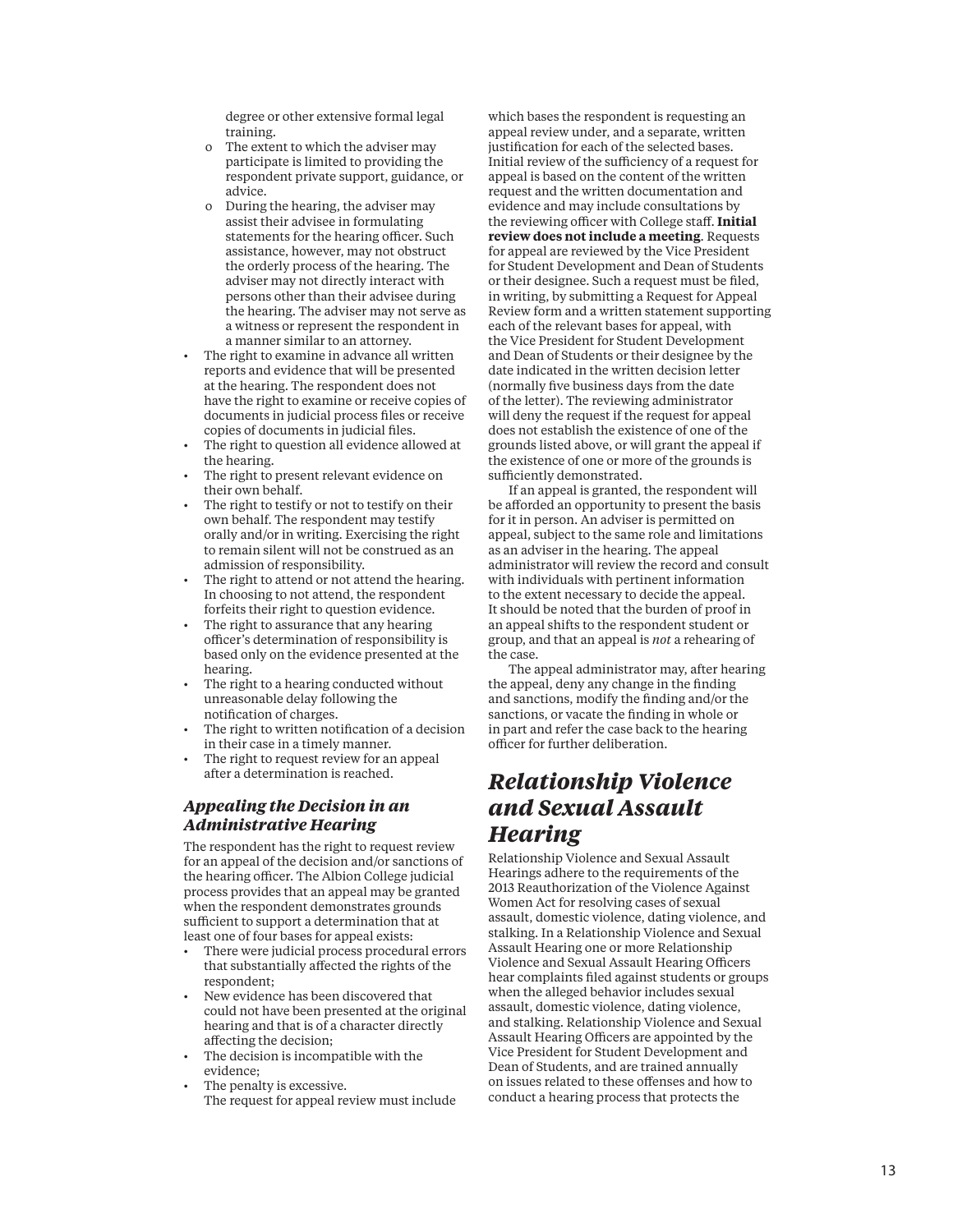safety of survivors and promotes accountability. One or more hearing officers may be appointed to hear a single case, and the use of the term hearing officer in this policy applies equally to cases in which multiple hearing officers are assigned. In the Relationship Violence and Sexual Assault Hearing process, a judicial coordinator is normally appointed to assist the hearing officer in an administrative role.

In the Relationship Violence and Sexual Assault Hearing process, complainants and respondents (parties) are entitled to all of the same opportunities during the investigation and resolution of the complaint. The judicial coordinator or hearing officer will provide the parties with a written notification of the charges as well as the date, time, and location of the hearing at least 5 business days before the hearing.

### *Advisers in the Relationship Violence and Sexual Assault Hearing Process*

In the Relationship Violence and Sexual Assault Hearing process, parties have the right to have an adviser of their choice present during all interviews, conferences, and meetings, including the hearing. However, only one person designated as an adviser for a party is allowed access to the evidence. The extent to which the adviser may participate is limited to providing their advisee private support, guidance, or advice. During the hearing, the adviser may assist their advisee in formulating statements for the hearing officer. Such assistance, however, may not obstruct the orderly process of the hearing. The adviser may not directly interact with persons other than their advisee during the hearing.

### *Relationship Violence and Sexual Assault Hearing Process*

The judicial coordinator will normally conduct individual pre-hearing meetings with each party to review the Relationship Violence and Sexual Assault Hearing process, the rights of the complainant and the respondent, and instructions for how the complainant, respondent, and their advisers may access the written documentation and all evidence for the case.

The parties may submit evidence for consideration to the Campus Safety investigator for the case at any time, up to 48 hours in advance of the hearing. The hearing officer will review the information and determine whether to add the information to the documentation. The hearing officer may choose to not include information that is repetitive or that is not relevant to the charges under consideration. The character of the complainant, respondent, and other parties to the case is not relevant in any hearing. Previous sexual history of the parties, other than with each other, is not relevant. Before the hearing, the respondent will be asked to indicate in writing whether they accept or

deny responsibility for violating College policy.

The only people attending a Relationship Violence and Sexual Assault Hearing are the hearing officer(s), the respondent and an adviser, and the complainant and an adviser. Additional individuals may be present during the hearing in full or in part, only at the request of the hearing officer for the purpose of providing additional relevant information or assisting the hearing officer to fulfill hearing officer functions. Relationship Violence and Sexual Assault Hearings are not recorded, and the recording of the hearing by parties, advisers, or any other individual present is prohibited. Hearings are not open to the public. The purpose of the hearing is to give parties the opportunity to present their side of the issue and for the hearing officer to determine whether the alleged violation(s) occurred.

At the Relationship Violence and Sexual Assault Hearing, parties will have the opportunity to again review the written documentation and all evidence for the case. The parties will have the opportunity to submit opening and closing statements, respond to questions by the hearing officer, and submit questions to the hearing officer to be asked of the other party. The hearing officer will review submitted questions for relevance and admissibility and may then ask the questions submitted by the other party.

After the hearing, the hearing officer will determine if the respondent is responsible or not responsible (including in situations in which the respondent admits responsibility) for the alleged violations. The hearing officer's determinations of responsibility or nonresponsibility are based on a preponderance of the evidence standard (i.e., that which the hearing officer believes is more likely than not to have occurred based on the information presented). If the respondent is found responsible, the hearing officer will make a recommendation for sanctions to the Vice President for Student Development and Dean of Students.

The Vice President for Student Development and Dean of Students or their designee will make pertinent information pertaining to past offenses available to the hearing officers at the time sanctions are considered. Parties will be simultaneously notified in writing of the outcome of the hearing and procedures for appealing the decision (i.e., request for an appeal review).

### *Rights of the Complainant and Respondent in a Relationship Violence and Sexual Assault Hearing*

When a student participates in the Relationship Violence and Sexual Assault Hearing process as a complainant or a respondent, they are afforded certain due process and procedural rights by the College:

The complainant and respondent are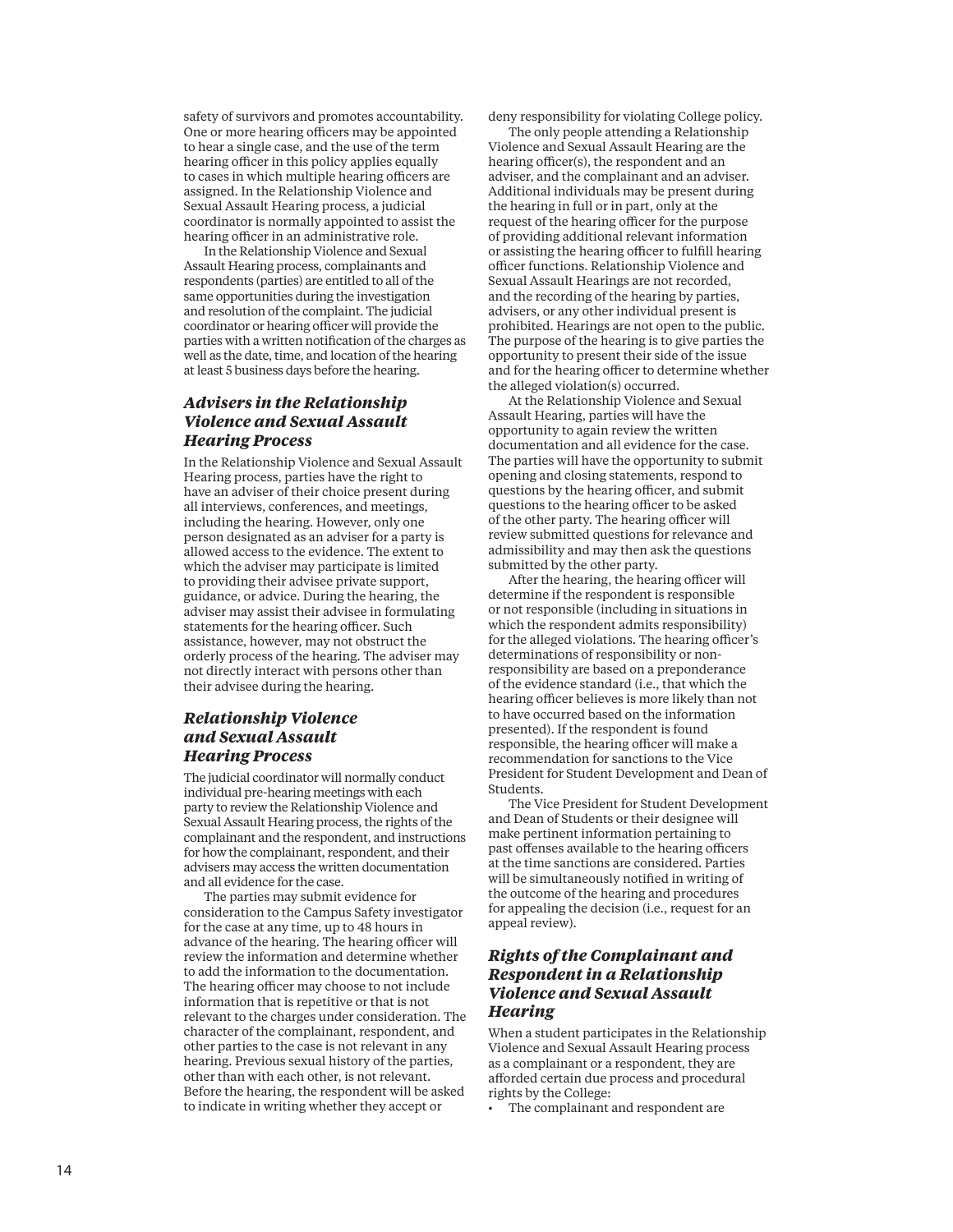entitled to all of the same opportunities during disciplinary proceedings.

- The complainant and respondent each has the right to have an adviser of their choice present during all interviews, conferences, and meetings, including the hearing, subject to the following limitations and roles:
	- o Only one person designated as an adviser for a party is allowed access to the evidence.
	- o The extent to which the adviser may participate is limited to providing their advisee private support, guidance, or advice. During the hearing, the adviser may assist their advisee in formulating statements for the hearing officer. Such assistance, however, may not obstruct the orderly process of the hearing. The adviser may not directly interact with persons other than their advisee during the hearing.
- The right to examine in advance the investigative report and all evidence that will be presented at the hearing. However, parties do not have the right to make or receive copies of the investigative report or other evidence.
- The right to question all evidence allowed at the hearing.
- The right to present relevant evidence on their own behalf.
- The right to testify or not to testify on their own behalf. The complainant and respondent may testify orally and/ or in writing. Exercising the right to remain silent will not be construed as a decision to withdraw a complaint by the complainant or an admission of responsibility by the respondent.
- The right to attend or not attend the hearing. In choosing to not attend, the party forfeits their right to question evidence at the hearing.
- The right to assurance that a hearing officer's determination of responsibility is based only on the evidence presented at the hearing.
- The right to a hearing conducted without unreasonable delay following the respondent being notified of charges.
- The right to simultaneous noti fication in writing of the outcome of the hearing and procedures for appealing the decision (i.e., request for an appeal review).
- The right to simultaneous noti fication in writing if any part of the hearing decision is changed under appeal, as well as when the decision becomes final.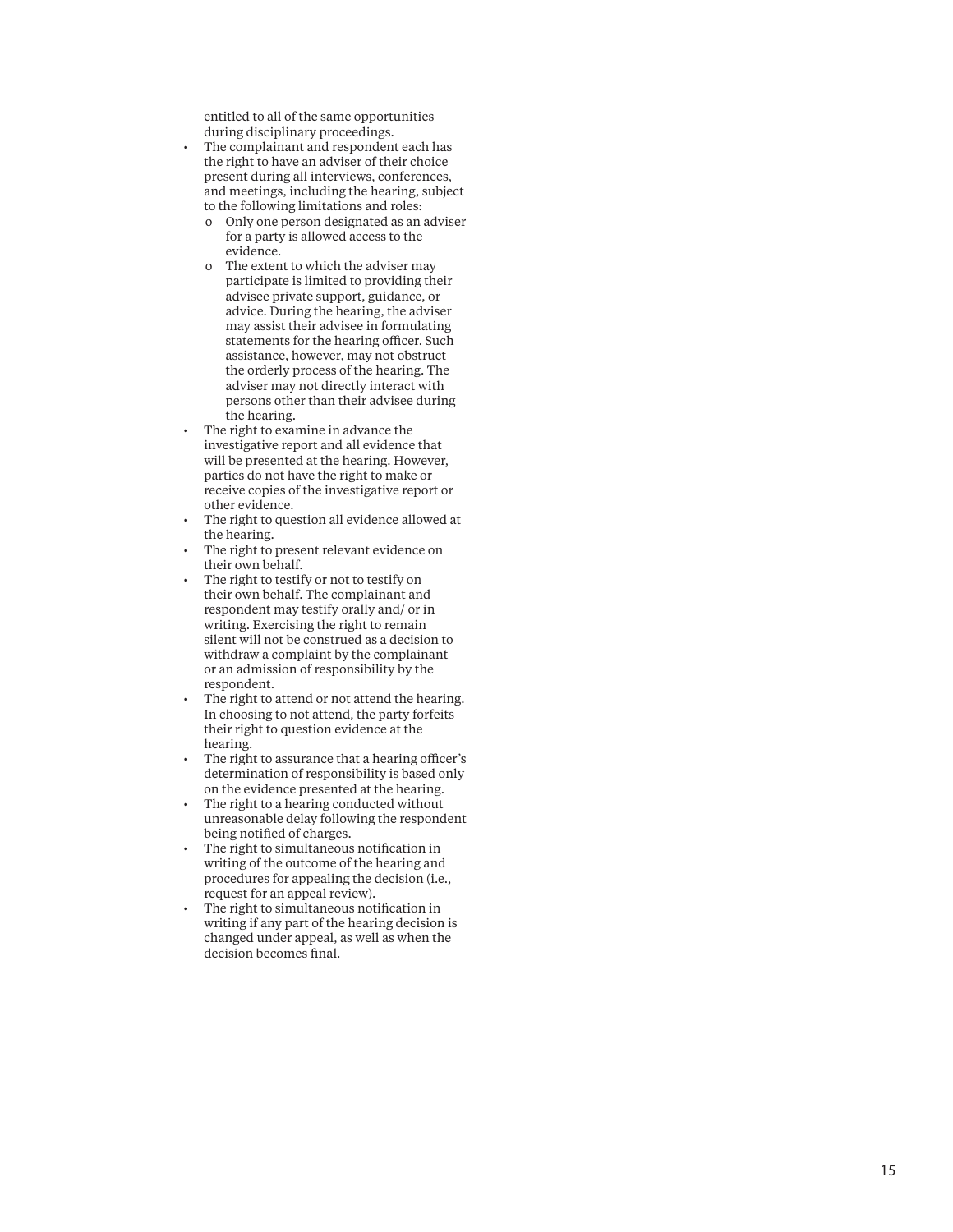### **ALBION COLLEGE POLICY AND PROCEDURES FOR ADDRESSING COMPLAINTS OF SEXUAL HARASSMENT**

### I. SCOPE

The Policy and Procedures for Addressing Complaints of Sexual Harassment (Policy) applies to complaints of sexual harassment based on the alleged conduct of any Albion College faculty member, staff member, or student. Any Albion College student**,** any employee of the College or the College itself may file a complaint of sexual harassment against a faculty member, staff member, or student under this Policy. In those instances based on the alleged conduct of a student who is also an employee of the College, the Vice President for Student Development and Dean of Students<sup>i</sup> will determine whether the complaint will be addressed through the procedure for filing a complaint against a staff member or through the College Judicial Process.

### II. POLICY

Albion College is committed to maintaining a living, learning, and working environment for students, faculty, and staff that is free of sexual harassment. Sexual harassment is contrary to the standards of the College community, and it is a barrier to fulfilling the College's academic mission. Sexual harassment is also illegal. It is prohibited in the employment context by Title VII of the 1964 Civil Rights Act, in the education context by Title IX of the Educational Amendments of 1972 and, in both employment and education contexts, by Michigan's Elliott-Larsen Civil Rights Act, adopted in 1976. It will not be tolerated at Albion College. All members of the College community have an obligation to participate in any investigation of a sexual harassment complaint.

Sexual harassment can be a very serious matter having far-reaching effects on the lives and careers of individuals. Intentionally false accusations can have similar impact. Both a person who sexually harasses another, and a person who knowingly and intentionally files a false complaint under this Policy, are subject to appropriate remedial action. An individual may engage in conduct of a sexual nature that may not be sufficiently severe, persistent, or pervasive to constitute sexual harassment as described below, but is nonetheless inappropriate. Such conduct may violate other College policies, and the College will take appropriate action.

### III. DEFINITION OF SEXUAL HARASSMENT

For the purpose of determining whether a particular course of conduct constitutes sexual harassment under this Policy, the definition listed below will be used.

Unwelcome sexual advances, requests for sexual favors, and other oral or physical conduct of a sexual nature constitute sexual harassment when:

1. Submission to such conduct is made either explicitly or implicitly a term or condition of an individual's employment, education, living environment, or participation in a College activity; or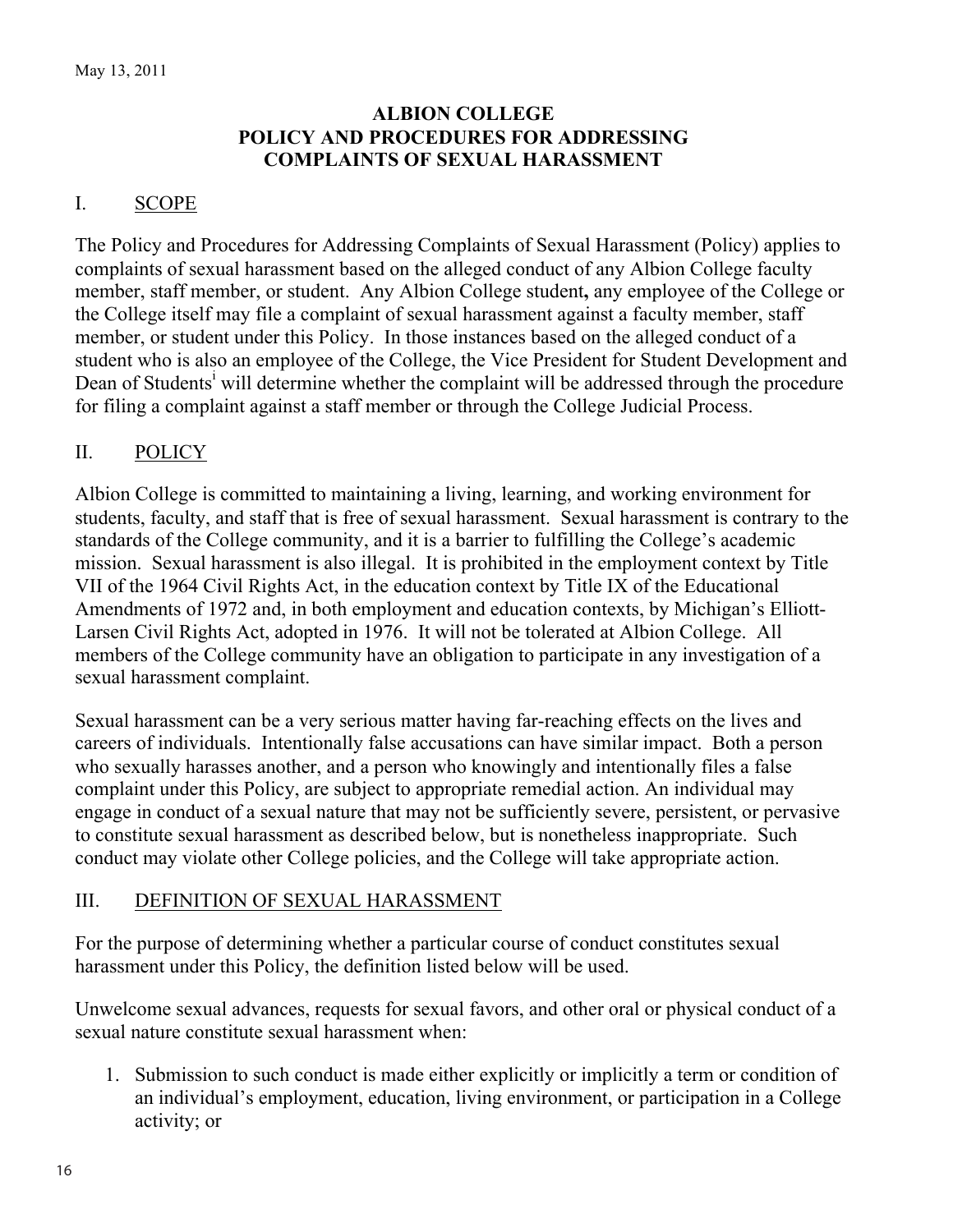- 2. Submission to or rejection of such conduct by an individual is used as the basis for or a factor in decisions affecting that individual's employment, education, living environment, or participation in a College activity; or
- 3. Such conduct has the purpose or effect of unreasonably interfering with an individual's employment or educational performance or creating an intimidating, hostile, offensive, or abusive environment for that individual's employment, education, living environment, or participation in a College activity.

Sexual assault that includes any incidents of "criminal sexual conduct" as defined by Michigan law will not be tolerated by Albion College. In addition to potentially constituting an offense under the Albion College Sexual Assault Policy, an incident of alleged sexual assault may also constitute sexual harassment.

Some examples of conduct that may constitute sexual harassment include, but are not limited to:

*Unwanted sexual statements* – sexual or "dirty" jokes, comments on physical attributes, spreading rumors about or rating others as to sexual activity or performance, talking about one's sexual activity in front of others, and displaying or distributing sexually explicit drawings, pictures, and/or written material. Unwanted sexual statements can be made in person, in writing, electronically (email, instant messaging, blogs, web pages, etc.), and otherwise.

*Unwanted personal attention* – letters, telephone calls, visits, pressure for sexual favors, pressure for unnecessary personal interaction, pressure for dates where a sexual/romantic intent appears evident but remains unwanted, and stalking.

*Unwanted physical contact of a sexual nature or physical sexual advances* – touching, hugging, kissing, fondling, touching oneself sexually for others to view, sexual assault, intercourse, or other sexual activity.

Conduct alleged to be sexual harassment will be evaluated by considering the totality of the particular circumstances, including the nature, frequency, intensity, location, context, and duration of the questioned behavior. Although repeated incidents generally create a stronger claim of sexual harassment, one severe incident, even if isolated, can be sufficient.

This Policy addresses intentional and unintentional conduct. Sexually-related conduct forms the basis of a sexual harassment claim if a reasonable person**,** in view of all the surrounding circumstances, would consider it sufficiently severe, persistent or pervasive as to interfere unreasonably with academic, other educational, or employment performance or participation in a College activity or living environment.

Sexual harassment often occurs when one person has actual or apparent power or authority over another; however, it may also occur between individuals of equal status or rank within the College. It is also possible for a person who is not in a position of power or authority over another to sexually harass that person, such as a professor being sexually harassed by a student or a supervisor being sexually harassed by a supervisee. Sexual harassment can occur between persons of the same sex and persons of the opposite sex.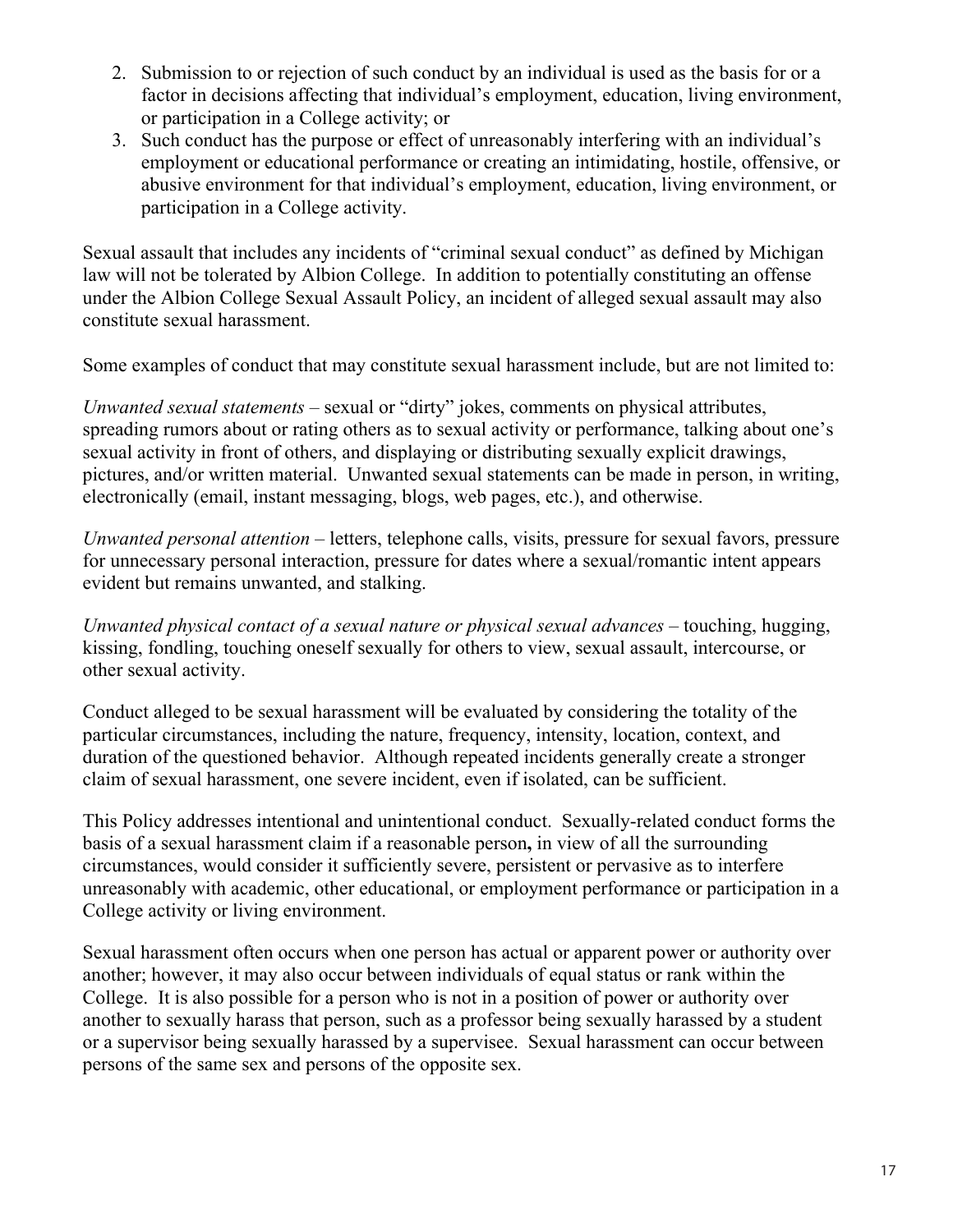In the event of a complaint of sexual harassment, the College will in general**,** be unsympathetic to a defense based upon consent when the facts establish that a professional faculty-student, staff-student, or supervisor-employee power differential existed within the relationship.

Although sexual harassment as described and prohibited by this Policy includes a wide range of behaviors, it does not include certain discriminatory conduct even though that conduct may be otherwise unlawful, offensive, or prohibited by College policy. A finding of sexual harassment constitutes a violation of College policy.

### IV. PROCEDURES

The College may deviate from these Procedures (e.g., processing a complaint during a break period) as necessary to achieve the goals of prompt, thorough, and effective complaint resolution in a procedurally fair manner with no unnecessary delays. The College recognizes that these types of matters can be difficult for all parties involved. As such, the College strives to complete the investigative phase within 60 calendar days. However, depending upon the nature and complexity of the investigation, investigations may be completed before or after this time frame.

### A. Time Frame for Filing a Complaint

The College can take corrective action only when it becomes aware of problems. Therefore, the College encourages persons who believe that they have experienced or witnessed sexual harassment to come forward promptly and to seek assistance within the College. The College will work to achieve a fair and equitable resolution of all complaints of sexual harassment regardless of when the complaints are filed. Individuals also have the right to pursue a legal remedy for sexual harassment in addition to proceeding under this policy.

### B. Lodging and Processing a Complaint Against a Student

An individual may file a complaint about alleged sexually harassing behavior by a student by contacting the Office of Campus Safety, Office of Residential Life, or the Student Development office<sup>i</sup>.

All complaints of alleged sexual harassment against a student will be referred to and managed according to the Albion College Judicial Process (including appeals). However, in those instances based on the alleged conduct of a student who is also an employee of the College, the Vice President for Student Development and Dean of Students<sup>i</sup> will determine whether the complaint will be addressed through the procedure for filing a complaint against a staff member or through the College Judicial Process.A complete description of the Judicial Process, including appellate procedures, is contained in the *Albion College Student Handbook.*

# C. Lodging and Processing a Complaint Against a Faculty Member or Staff Member

Complaints about alleged sexually harassing behavior of a College faculty member or staff member should be made by contacting the faculty member's or staff member's immediate supervisor, Office of Human Resources, or Vice President**/**Provost of the division in which the staff member works. All complaints will be forwarded to the Director for Human Resources at which time a Complaint Intake Form (CIF) will be completed.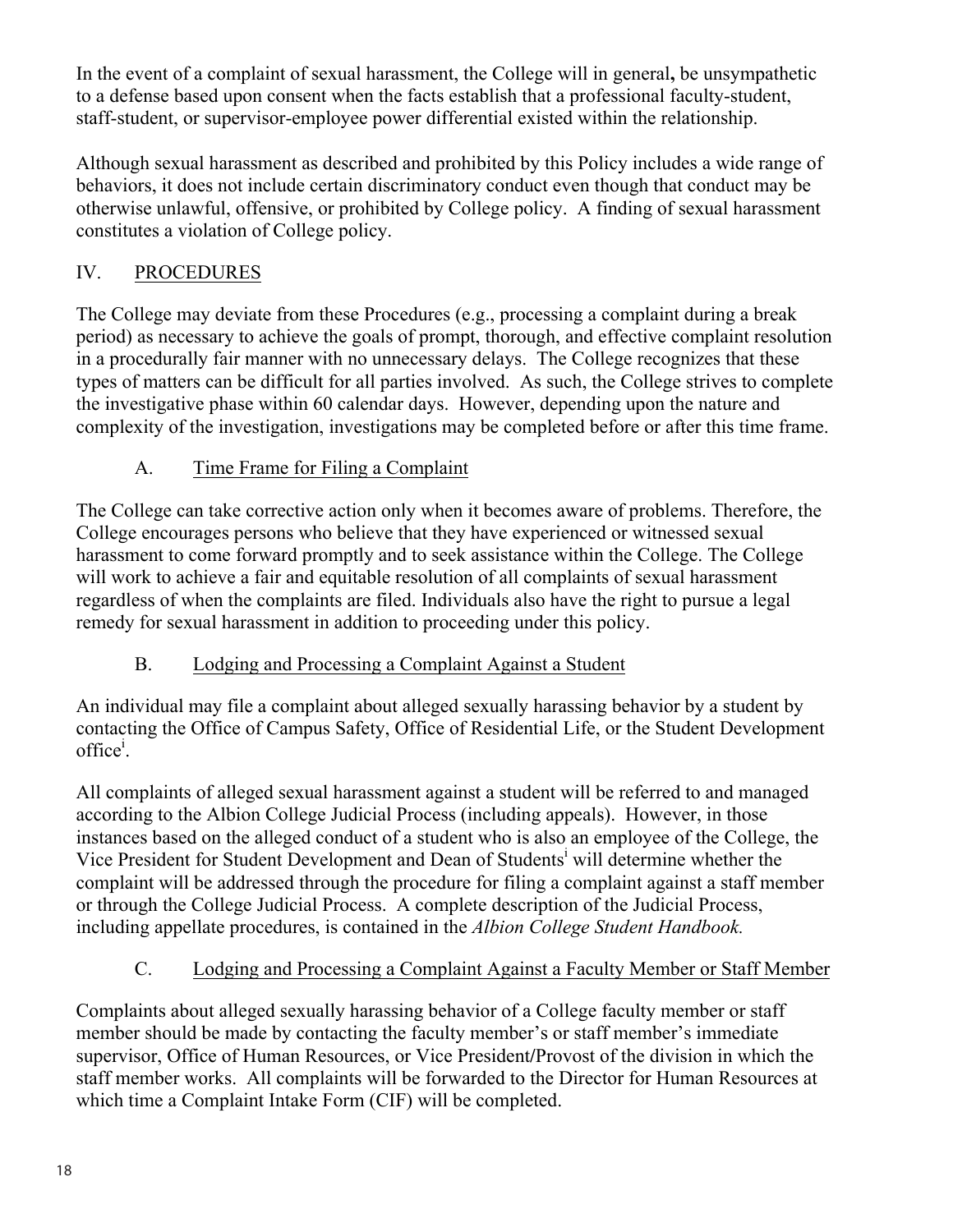A complaint against a faculty member or staff member must be processed under this Policy. Therefore, a faculty member Complainant may not initiate or process a complaint utilizing the Faculty Grievance Procedures. The person(s) who brings forward a complaint of sexual harassment shall be designated as the Complainant(s) and the answering party shall be designated as the Respondent.

### 1. Investigation

The College shall investigate all complaints of alleged sexual harassment against a faculty member or staff member. The Director for Human Resources, Associate Provost, and Director for Campus Safety or their designees (the "Investigators") shall perform the investigation. The Director of Human Resources shall ensure that there is male and female gender representation among the Investigators. Designees shall be appointed by the Investigator in consultation with the Senior Officer of the College who supervises an Investigator to be replaced.

The purpose of an investigation, that will include interviewing the parties and witnesses as appropriate, is to gather and assess evidence. The standard of proof used to determine the facts of the case will be a "preponderance of the evidence" standard (i.e., that which is believed is more likely than not to have occurred based on the information presented).

### 2. Outcome

At the conclusion of the investigation, the Investigators will prepare a written report of the investigation that will include a determination regarding the merit of the allegations. This will be the end of the Investigators' involvement in the matter. Possible outcomes of an investigation are (1) a finding that the allegations are not warranted or could not be substantiated, (2) a finding that the allegations are substantiated and constitute sexual harassment or other inappropriate behavior, and, if so, referral to the appropriate administrator for appropriate remedial action. This report will be provided to the appropriate administrator who is the person who (a) serves on the President's Administrative Council (PAC), and (b) is a Senior Officer of the College (e.g., Provost or Vice President). A copy of the report will also be provided to other College officials as necessary to ensure proper resolution and follow-up regarding the matter.

If sexual harassment or other inappropriate behavior is substantiated, the appropriate administrator makes the final determination of what, if any, remedial action will be taken. Remedial Action may include, but is not limited to, education, training, negotiated settlement of the complaint, a warning, a reprimand, a suspension, or termination of employment. The severity of the remedial action will depend on the frequency, duration, and**/**or severity of the offense, and any history of similar conduct. Prior to determining remedial action, the appropriate administrator will consult with the Director for Human Resources. In the case where the Respondent is a faculty member and dismissal for cause is being considered, the Dismissal for Cause section 2.14.5 of the *Albion College Faculty Handbook* will be followed.

In all cases including those that fall under dismissal for cause, the appropriate administrator will communicate the finding and remedial action (if applicable) in a letter to the Respondent. This administrator will communicate the finding in a letter to the Complainant as well as a description of the remedial action that the administrator has deemed appropriate when there has been a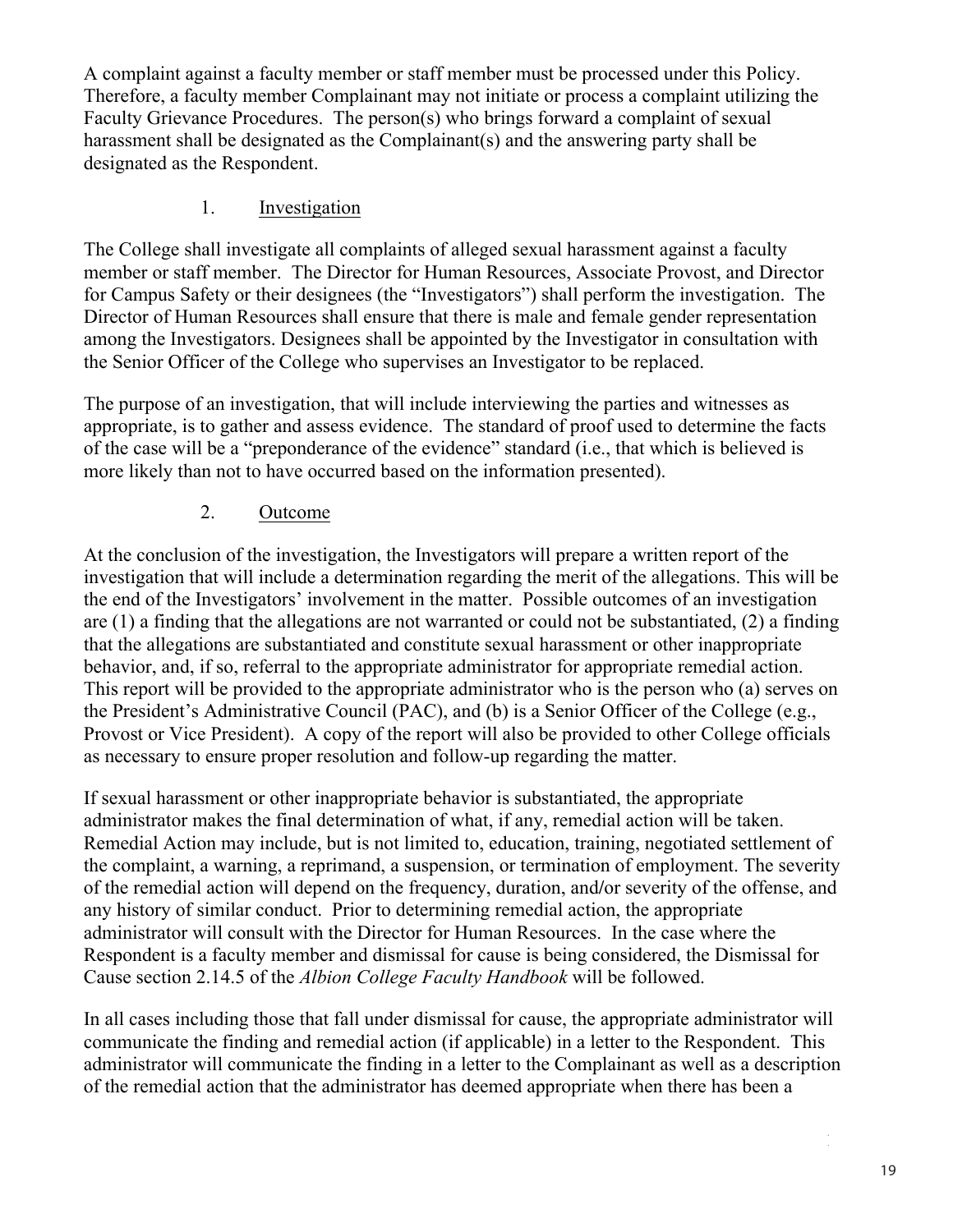finding of sexual harassment pursuant to this Policy. These letters and the Investigators' report are kept on file by the appropriate administrator. In cases where the Respondent is found responsible, a copy of the letter to the Respondent will also be filed in the Respondent's Human Resources Office personnel file. The Investigators' report will be kept on file in the Human Resources office.

### 3. Appealing the Outcome

Appeals by bargaining unit employees shall be processed in accordance with the grievance procedure outlined in the applicable Labor Agreement.

A Respondent faculty member has the right to one appeal in accordance with the "Faculty Grievance Procedures: Procedure for Type 3 Grievances" in the *Albion College Faculty Handbook 2.15.7*.

All other staff members have the right to one appeal of the Finding(s) and/or Sanction(s) to the appellate administrator. The appellate administrator is the direct supervisor of the appropriate administrator or designee who serves on PAC. Appeals will only be considered when based on at least one of the four criteria listed below.

- There were Policy process procedural errors that substantially affected the rights of the Respondent;
- New evidence has been discovered that is of a character directly affecting the decision;
- The decision is incompatible with the evidence; and/or
- The penalty is excessive.

The appellate administrator communicates the appeal decision in writing to the Respondent, Complainant, PAC appropriate administrator, and Director for Human Resources.

Appeals will be submitted in writing to the appellate administrator within ten (10) business days of receiving the written final determination.

D. Advocacy

Investigators do not function as advocates for Complainants or Respondents. Investigators can, however, identify support resources for Complainants and Respondents.

E. Support Persons

During the investigative process, the person filing the complaint or the person against whom the complaint is filed may have a support person present. This person must be a full-time student, full-time faculty member, or full-time staff member who is not an attorney and is not a witness to the behavior in question. A support person may be present during interviews or other meetings related to this procedure, but may not participate or interfere through his or her presence in the investigative process.

### F. College Action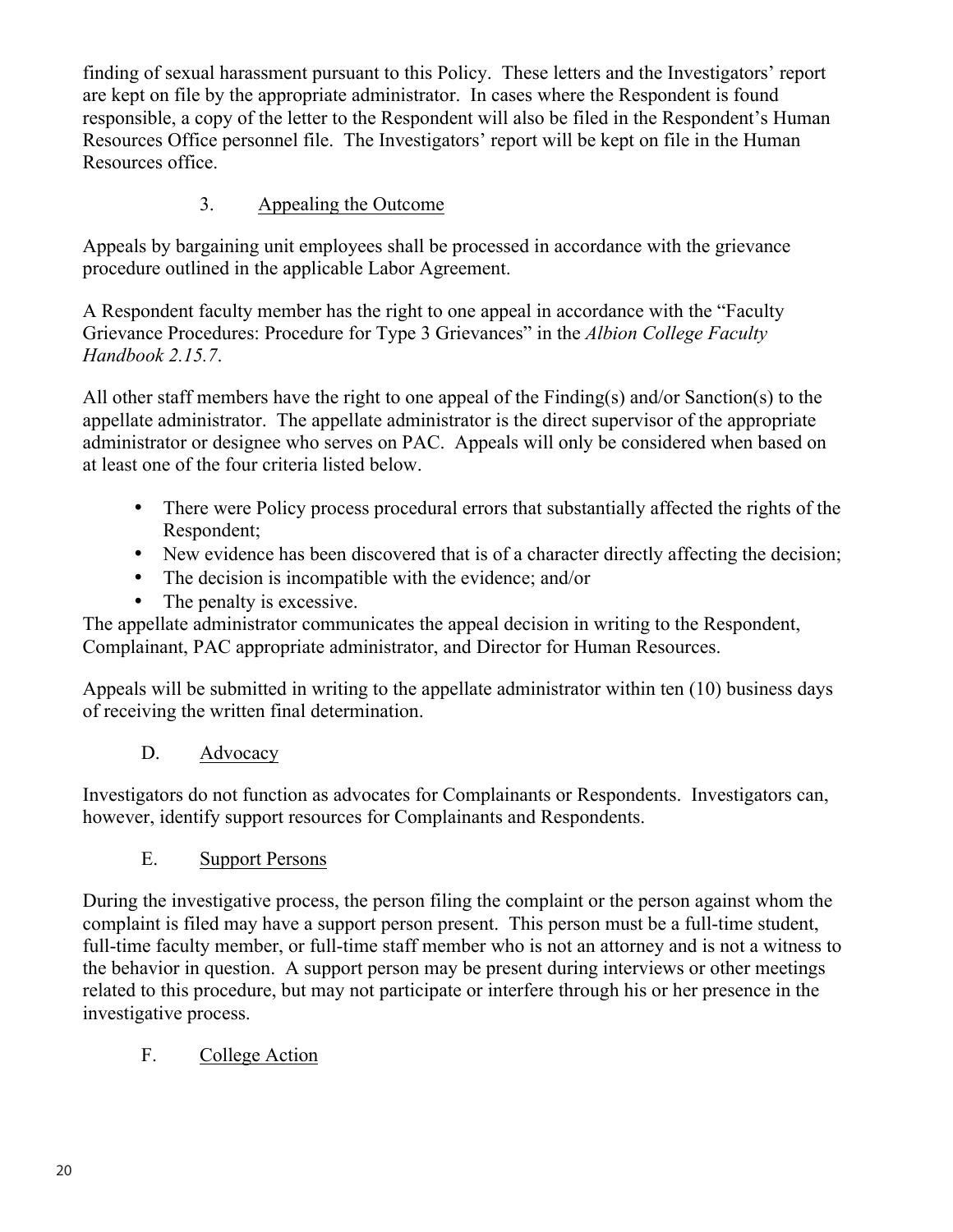The College may assume the role of a Complainant and pursue a report or complaint of sexual harassment. The College may respond to complaints or reports by persons external to the College community about alleged sexually harassing conduct by College faculty members, staff members, or students.

### G. Anonymous Complaints

The College may not be able to resolve a complaint filed anonymously unless sufficient information is furnished to enable the College to conduct a meaningful and fair investigation.

H. Retaliation

Retaliation against a person who reports, complains about, or participates in an investigation or other procedures for addressing complaints of a sexual harassment allegation will not be tolerated. Persons should notify the Director for Human Resources or Director for Campus Safety in a prompt manner if they believe they have been retaliated against so that the behavior can be investigated. If the College determines retaliation has occurred, then an individual who retaliated against someone who participated in any part of the procedures will be subject to appropriate remedial action.

### I. Confidentiality

Sexual harassment complaints will be handled in a confidential manner to the extent possible and consistent with principles of due process**.**

### J. Conflict of Interest

A conflict of interest is a significant professional or personal involvement with the facts or the parties to a dispute. Any participant or administrator who has a conflict of interest in a dispute covered by these procedures, or a concern about a conflict on the part of another, will report it to the Director for Human Resources. The Director for Human Resources will decide how to address the situation. If there is a conflict of interest involving the Director for Human Resources, the Director's supervisor will decide how to address the situation. If there is a conflict of interest involving the PAC appropriate administrator, the President will decide how to address the situation. If there is a conflict of interest involving the President, the Chair of the Board of Trustees will decide how to address the situation.

### Approved by the Board of Trustees (May 13, 2011)<sup>ii</sup>

<sup>i</sup> In 2019, the Division of Student Affairs was renamed the Division of Student Development. The Vice President for Student Affairs and Dean of Students position was renamed Vice President for Student Development and Dean of Students. References to the division, office, and vice president in this Policy have been updated to reflect these changes. (July 29, 2019)

iiAlbion College acknowledges that best practices which include state and federal laws and/or regulations, continue to change, e.g., 2013 Reauthorization of Violence Against Women Act (VAWA). Consequently, if College policies and procedures conflict with or are not in line with current best practices, then current best practices, including state and federal laws and/or regulations, will take precedence over conflicting College policies and procedures. (February 13, 2016)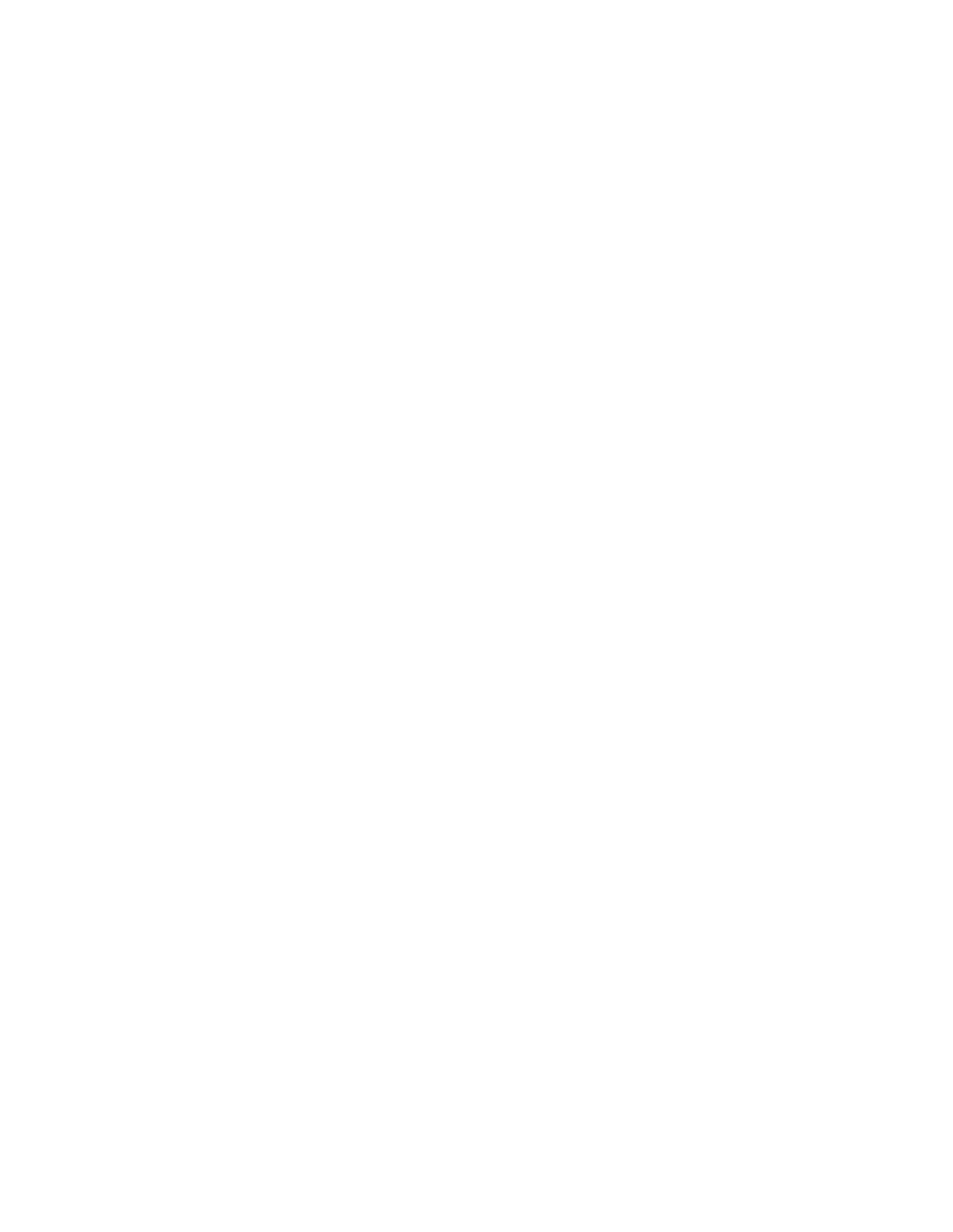# Sexual Assault Relationship Violence<br>Sexual Harassment **Sexual Assault**<br> **Sexual Harassment, there are proper consistential associating of domestic violence**<br>
to reversion of sexual assault, dating or domestic violence,<br>
stalking, or sexual harassment, there are people or a c

stalking, or sexual harassment, there are people on campus and in the community who are **here to support you**.

# Confidential Resources

# **At Albion College:**

Counseling Services 517-629-0236 (Mon-Fri, 8am-5pm) *After hours, call campus safety at 517-629-1234 and ask for the counselor on call*

# Local Sexual Assault Advocates (LSAAs) – albion.edu/lsaa

Most College employees (including faculty, staff, and RAs) are required to report incidents to the College. Only Counseling Services and LSAAs can maintain confidentiality. Survivors always choose whether to provide further details or participate in investigations.

### **In the Community:** Sexual Assault Services of Calhoun County 1-888-383-2192 *Open 24/7 and able to provide a SANE Exam (medical care from*

*a specially trained nurse)*

Michigan Sexual Assault Hotline 1-855-VOICES4 (864-2374)

SAFE Place, Domestic Violence Shelter 1-888-664-9832

National Domestic Violence Hotline 1-800-799-7233 *Chat online at thehotline.org*

# Reporting to the College

Lisa Locke Title IX Coordinator 517-629-0206

Kenneth Snyder Albion College Campus Safety 517-629-1234

# Reporting to Law **Enforcement**

Albion Department of Public Safety (City of Albion) 911 or 517-629-3933

Campus Safety will assist survivors reporting to local law enforcement upon request.

# albion.edu/rvsa

**Student Development** studentdevelopment@albion.edu 517-629-0750